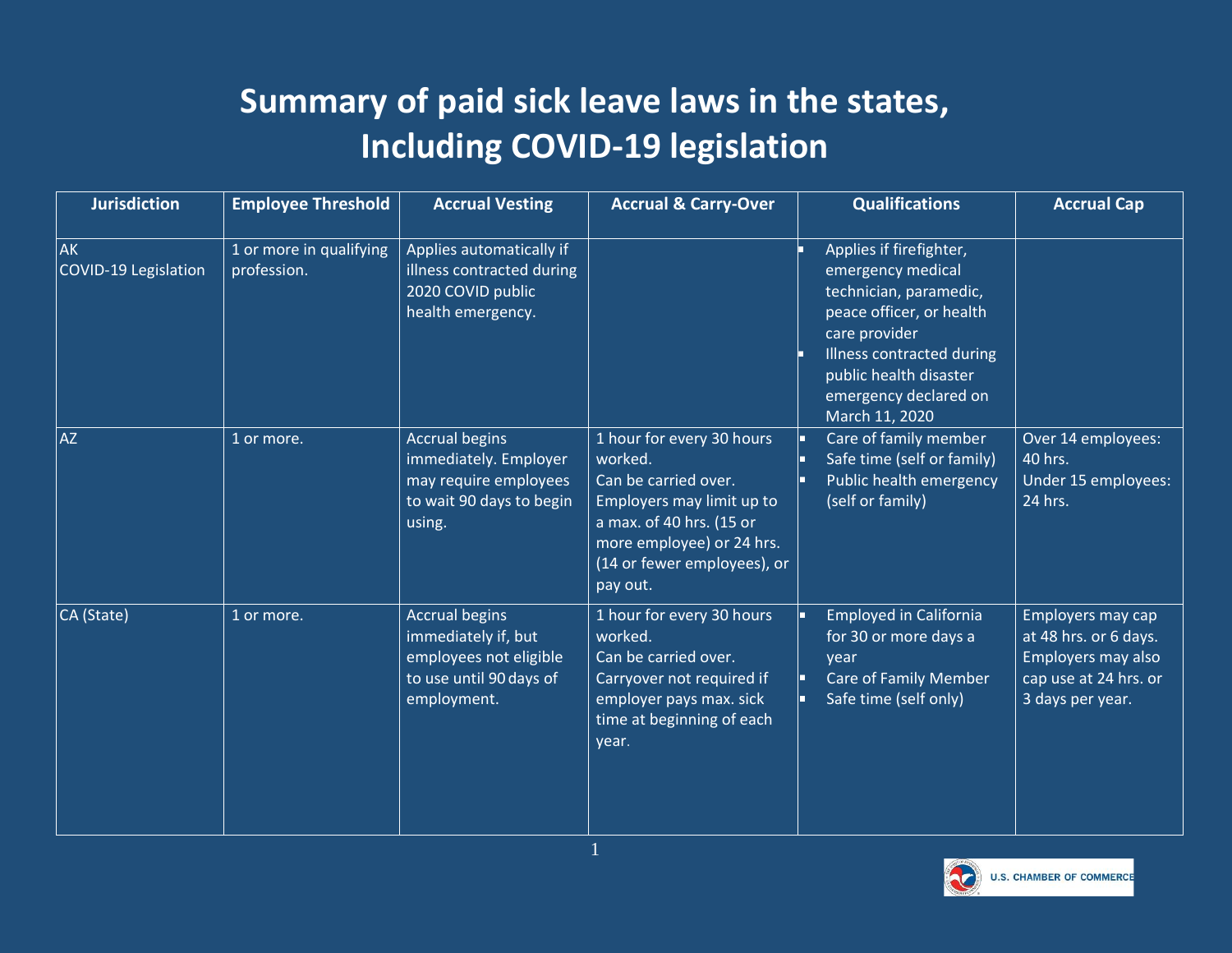| <b>Jurisdiction</b>                              | <b>Employee</b><br><b>Threshold</b>                                                                                                                                            | <b>Accrual Vesting</b>                                                                                                                               | <b>Accrual &amp; Carry-Over</b>                                                                                                                                                                                                        | <b>Qualifications</b>                                                                                                                                                                                                                                                           | <b>Accrual Cap</b>                                                                                                                                                           |
|--------------------------------------------------|--------------------------------------------------------------------------------------------------------------------------------------------------------------------------------|------------------------------------------------------------------------------------------------------------------------------------------------------|----------------------------------------------------------------------------------------------------------------------------------------------------------------------------------------------------------------------------------------|---------------------------------------------------------------------------------------------------------------------------------------------------------------------------------------------------------------------------------------------------------------------------------|------------------------------------------------------------------------------------------------------------------------------------------------------------------------------|
| CA (State)<br><b>COVID-19 Executive</b><br>Order |                                                                                                                                                                                | Immediate if COVID-<br>related, but must<br>exhaust all paid sick<br>leave specific to COVID-<br>19 illness. No wait time<br>for coverage otherwise. | <b>Claims for COVID illness</b><br>prior to March 19 must be<br>made within 15 days of<br>May 7, 2020 (date of EO<br>issuance) and recertified<br>every 15 days for first 45<br>days.                                                  | Test positive or<br>diagnosed by licensed<br>physician with COVID-19<br>within 14 days of being at<br>the workplace as<br>required by the employer<br>Confirmation of diagnosis<br>by COVID test must occur<br>within 30 days.<br>Applies to work on or<br>after March 19, 2020 | All workers' comp.<br>benefits applicable<br>under state law,<br>including full<br>hospital, surgical,<br>medical treatment,<br>disability indemnity,<br>and death benefits. |
| CA (Berkeley)                                    | 1 or more including<br>through temporary or<br>staffing agency,<br>subcontractors.                                                                                             | <b>Accrual begins</b><br>immediately, but<br>employees not eligible<br>to use until 90 days of<br>employment.                                        | 1 hour for every 30 hours<br>worked.<br>Can be carried over.<br>Employers with 25+<br>employees may not cap use<br>but may cap accrual at<br>statutory limit.<br>Employers with fewer than<br>25 employees may cap use<br>at 48 hours. | Must perform at least 2<br>hours of work within the<br>geographic boundaries of<br>city and be entitled to<br>min. wage under CA law.<br>Care of family member                                                                                                                  | 25 or more<br>employees: 72 hrs.<br>Under 25 employees:<br>48 hours.<br>Accrual can resume<br>until cap is reached if<br>leave is used.                                      |
| CA (Los Angeles)<br>*COVID-19<br>Legislation     | 1 or more.<br>*500 or more<br>nationally, except<br>healthcare providers or<br>first responders (peace<br>officer, firefighter,<br>paramedic, emergency<br>medical technician, | <b>Accrual begins</b><br>immediately, but<br>employees not eligible<br>to use until 90 days of<br>employment.<br>*Terminates December<br>31, 2020    | 1 hour for every 30 hours<br>worked.<br>Can carry over, but<br>employer can cap to 72<br>hours.<br>*Immediately upon<br>request, no note required.                                                                                     | Must work at least 2<br>hours within boundaries<br>of city and be entitled to<br>minimum wage under<br>state law are covered.<br>Must also work in city for<br>the same employer for 30<br>days or more within a<br>year.                                                       | 48 hours.<br>*Additional 80 hours,<br>runs concurrently<br>with federal law but<br>in addition to state<br>law.                                                              |

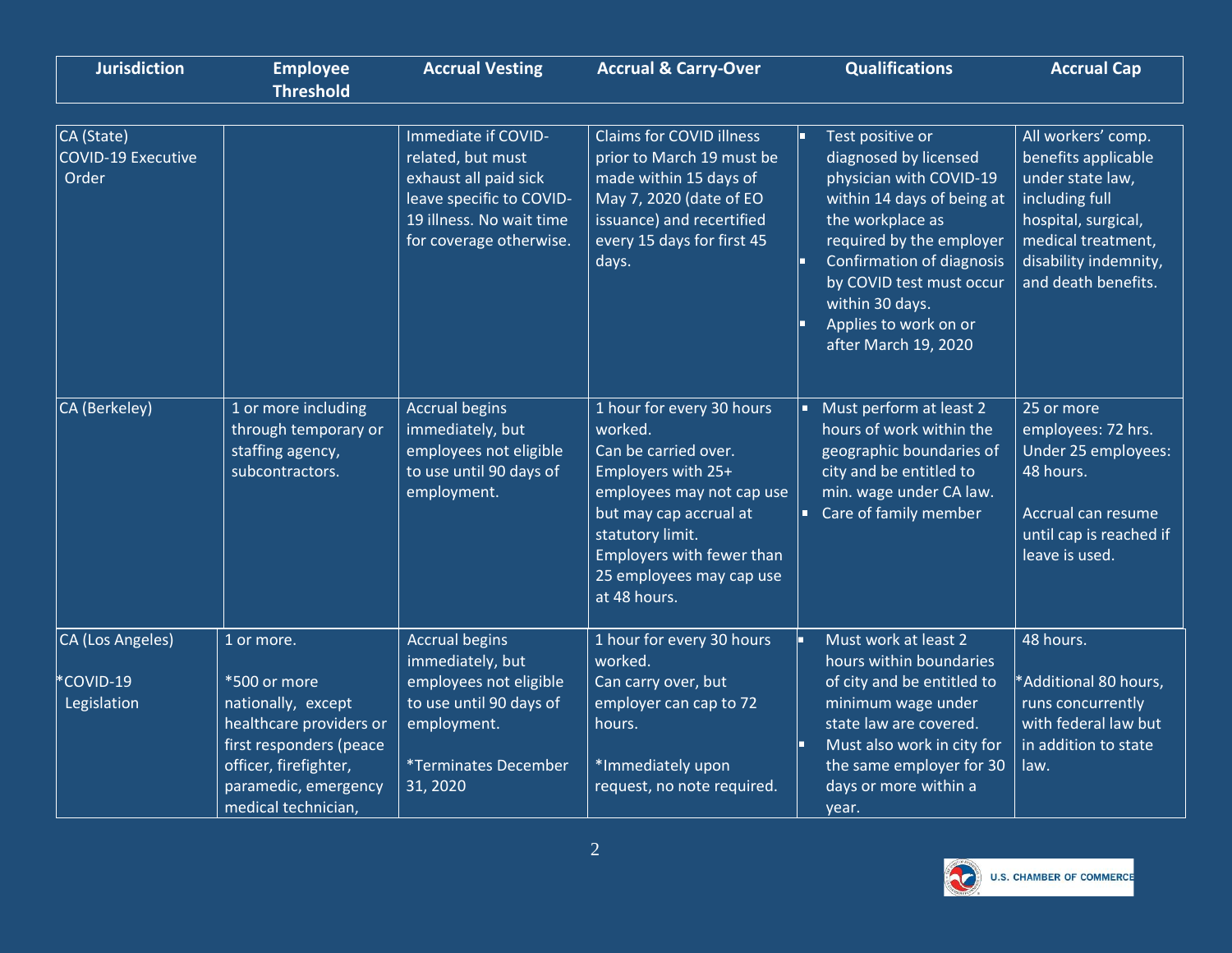| <b>Jurisdiction</b>         | <b>Employee</b><br><b>Threshold</b>                                                                                                         | <b>Accrual Vesting</b>                                                                                        | <b>Accrual &amp; Carry-Over</b>                                                                                                                                                                                   | <b>Qualifications</b>                                                                                                                                                                                                                                                                                                                                                                                                                        | <b>Accrual Cap</b>                                                                                                                                    |
|-----------------------------|---------------------------------------------------------------------------------------------------------------------------------------------|---------------------------------------------------------------------------------------------------------------|-------------------------------------------------------------------------------------------------------------------------------------------------------------------------------------------------------------------|----------------------------------------------------------------------------------------------------------------------------------------------------------------------------------------------------------------------------------------------------------------------------------------------------------------------------------------------------------------------------------------------------------------------------------------------|-------------------------------------------------------------------------------------------------------------------------------------------------------|
| CA (Los Angeles,<br>cont'd) | public safety dispatcher<br>or safety<br>telecommunicator,<br>emergency response<br>communication<br>employee, rescue<br>service personnel) |                                                                                                               |                                                                                                                                                                                                                   | Care of a family member.<br>Safe time (self only).<br>Work at least 40<br>hours/week during<br>period of Feb. 3, 2020<br>and March 4 2020.<br>Recommendation to self-<br>quarantine.<br>Aged 65 or older with<br>underlying health issue.<br>Care for family member<br>under self-quarantine<br>recommendation.<br>Care for senior or minor<br>child whose living facility<br>or school closes due to<br>health emergency<br>recommendation. | Full-time: calculated<br>based on average two-<br>weeks' pay.<br>*Part time: Average of<br>two weeks<br>*Capped at \$511 per<br>day or \$5,110 total. |
| CA (Oakland)                | 1 or more, unless CBA<br>explicitly waives.                                                                                                 | <b>Accrual begins</b><br>immediately, but<br>employees not eligible<br>to use until 90 days of<br>employment. | 1 hour for every 30 hours<br>worked.<br>Can carry over.<br>10 or more employees: 72<br>hrs.<br>Fewer than 10 employees:<br>40 hrs.<br>Employers not required to<br>allow leave balance beyond<br>72/40 hr. limit. | Must perform at least 2<br>hours of work within the<br>geographic boundaries of<br>city and be entitled to min.<br>wage under state law.<br>Care of a family<br>member.                                                                                                                                                                                                                                                                      | 10 or more<br>employees: 72 hrs.<br>Fewer than 10<br>employees: 40 hrs.<br>Accrual can resume<br>until cap is reached if<br>leave is used.            |

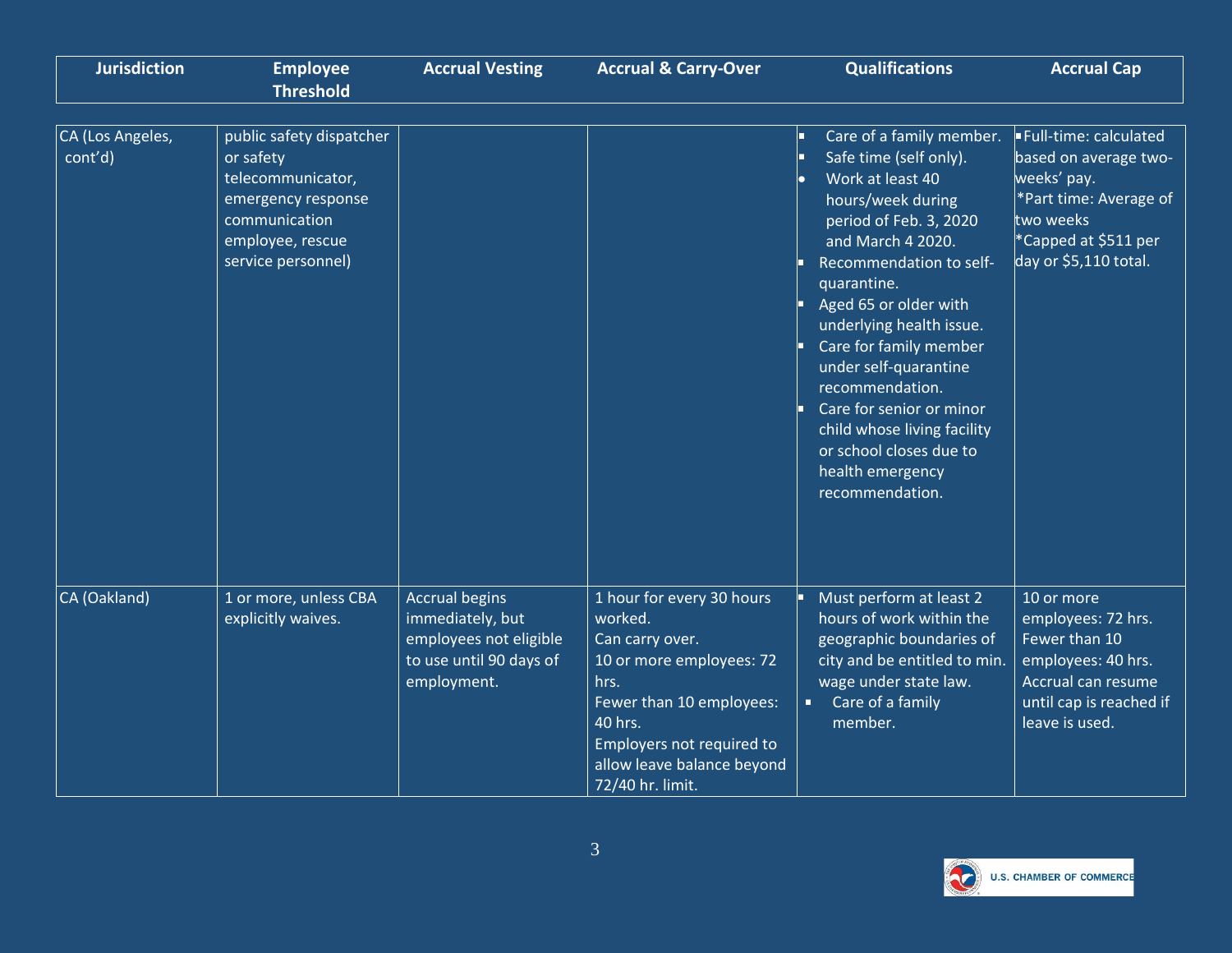| <b>Jurisdiction</b>                           | <b>Employee</b><br><b>Threshold</b>                                                                                         | <b>Accrual Vesting</b>                                                                                                                                                                                                                                                              | <b>Accrual &amp; Carry-Over</b>                                                                                                                                                      | <b>Qualifications</b>                                                                                                                                                                                                                                                                                                                                                                                                                                                                  | <b>Accrual Cap</b>                                                                                                                                                                        |
|-----------------------------------------------|-----------------------------------------------------------------------------------------------------------------------------|-------------------------------------------------------------------------------------------------------------------------------------------------------------------------------------------------------------------------------------------------------------------------------------|--------------------------------------------------------------------------------------------------------------------------------------------------------------------------------------|----------------------------------------------------------------------------------------------------------------------------------------------------------------------------------------------------------------------------------------------------------------------------------------------------------------------------------------------------------------------------------------------------------------------------------------------------------------------------------------|-------------------------------------------------------------------------------------------------------------------------------------------------------------------------------------------|
| CA (San Diego)                                | 1 or more.                                                                                                                  | <b>Accrual begins</b><br>immediately, but<br>employees not eligible<br>to use until 90 days of<br>employment.                                                                                                                                                                       | 1 hour for every 30 hours<br>worked.<br>Can carry over.<br>Employer can meet carry<br>over obligation by<br>providing 40 hrs. at the<br>beginning of the year (i.e.,<br>no accrual). | Must perform at least 2<br>hours of work within the<br>geographic boundaries of<br>city.<br>Care of a family<br>п<br>member.<br>Safe time (self or family<br>member).<br>×<br><b>Public health</b><br>emergency.                                                                                                                                                                                                                                                                       | No limit, but<br>employers may cap at<br>80 hrs. and cap use at<br>40 hrs.                                                                                                                |
| CA (San Francisco)<br>COVID-19<br>Legislation | 1 or more, unless CBA<br>explicitly waives.<br>*500 or more<br>nationwide<br>(presumption in favor<br>of employment vs. IC) | <b>Accrual begins</b><br>immediately, but<br>employees not eligible<br>to use until 90 days of<br>employment.<br>*Begins immediately.<br>Employers may not alter<br>existing policies except<br>to add leave.<br>Employees may use<br>emergency leave before<br>regular paid leave. | 1 hour for every 30 hours<br>worked.<br>*Carry-over N/A, expires at<br>end of emergency order.<br>No pay-out for unused sick<br>leave.                                               | Must work within the<br>п<br>city.<br>Care of family member.<br>п<br>Safe time (self only).<br>*Must work 56 hrs. w/in<br>п<br>city in yr. prior to<br>enactment.<br>$\blacksquare$<br>Not able to work from<br>home<br>Subject to<br>$\blacksquare$<br>quarantine/isolation<br>order/recommendation.<br>Seeking diagnosis.<br>п<br>Reasons apply to self or<br>care for others.<br>$\blacksquare$<br>Care for family member<br>due to school/facility<br>closure due to<br>emergency. | 10 or more<br>employees: 72 hrs.<br>Fewer than 10<br>employees: 40 hrs.<br>Accrual can resume<br>until cap is reached if<br>leave is used.<br>*Special rules for<br>healthcare providers. |

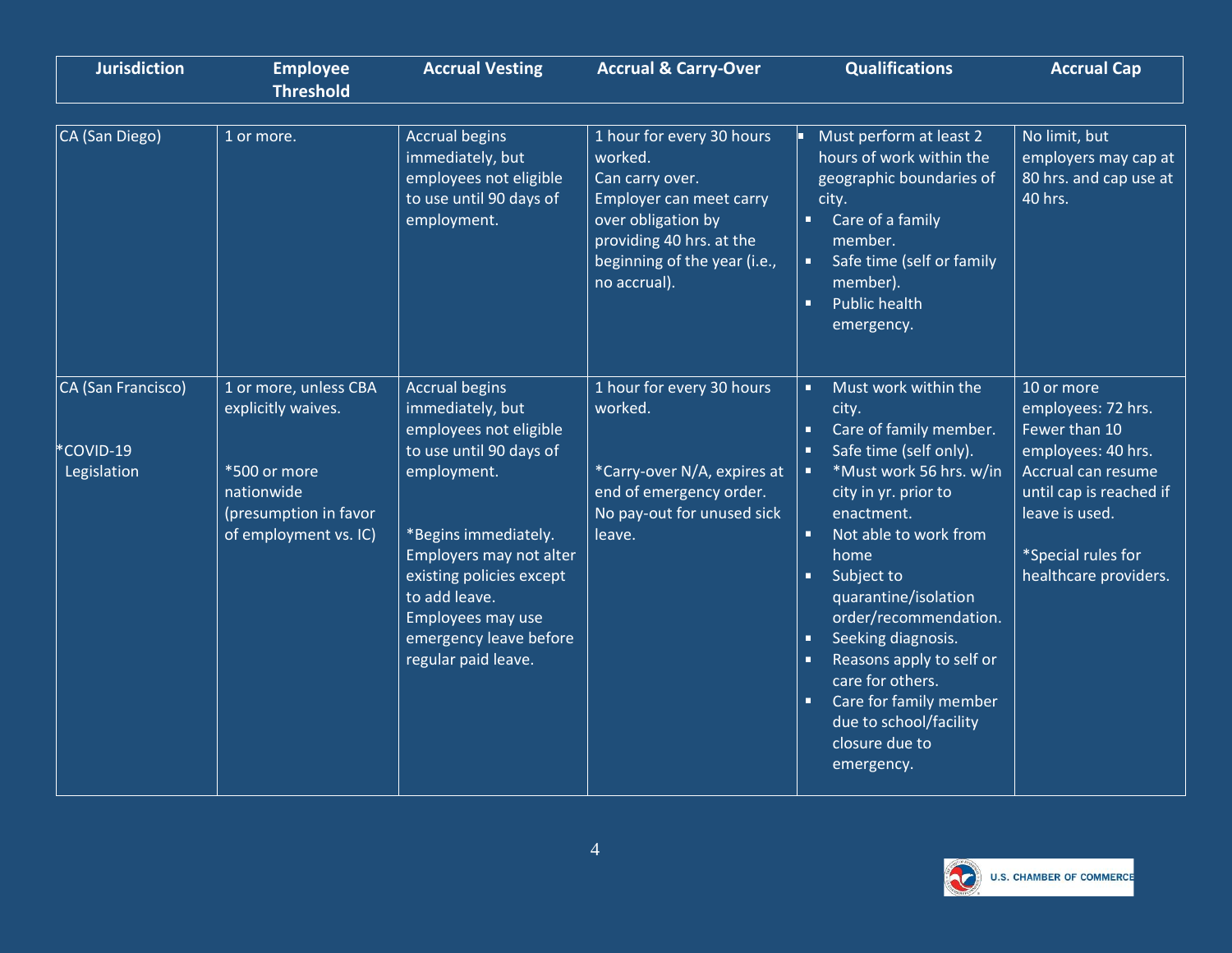| <b>Jurisdiction</b>                   | <b>Employee</b><br><b>Threshold</b>                                                                                                                                                                                                         | <b>Accrual Vesting</b>                                                                                                                         | <b>Accrual &amp; Carry-Over</b>                                                                                                                                                                                 | <b>Qualifications</b>                                                                                                                                                                                                                                         | <b>Accrual Cap</b>                                                                                                                                                                                      |
|---------------------------------------|---------------------------------------------------------------------------------------------------------------------------------------------------------------------------------------------------------------------------------------------|------------------------------------------------------------------------------------------------------------------------------------------------|-----------------------------------------------------------------------------------------------------------------------------------------------------------------------------------------------------------------|---------------------------------------------------------------------------------------------------------------------------------------------------------------------------------------------------------------------------------------------------------------|---------------------------------------------------------------------------------------------------------------------------------------------------------------------------------------------------------|
| CA (San Jose)<br>COVID-19 legislation | Applies to employers<br>not required - in whole<br>or in part - to provide<br>paid sick leave benefits<br>under the federal<br><b>Emergency Paid Sick</b><br>Leave<br>Act.<br>Does not apply if<br>equivalent pd. leave<br>already allowed. | <b>Accrual begins</b><br>immediately, except<br>hospitals (two week<br>grace period).expires<br>12/30/20                                       | Fully vested.<br>Full-time, full amt.<br>Part-time, two wk. avg.<br>Carry-over N/A, expires<br>12/30/20. No pay-out for<br>unused sick leave.                                                                   | Must work at least 2<br>п<br>hrs./wk. w/in city.<br>Not able to work from<br>home.<br>Subject to a<br>×<br>quarantine/isolation<br>order/recommendation<br>(self or other).<br>Seeking diagnosis.<br>п<br>Care for minor child due<br>п<br>to school closure. | Full-time: 80 hrs.<br>paid.<br>Part-time: Two wk.<br>avg. of time worked.<br>Max. \$511/day,<br>\$5,110 total for self.<br>2/3 of pay with a max<br>\$200/day, \$2,000<br>total to care for<br>another. |
| CA (Santa Monica)                     | 1 or more, unless CBA<br>explicitly waives.                                                                                                                                                                                                 | <b>Accrual begins</b><br>immediately, but<br>employees not eligible<br>to use until 90 days of<br>employment unless<br>employer allows sooner. | 1 hour for every 30 hours<br>worked.<br>Can carry over but cannot<br>accrue beyond 72 or 40 hr.<br>limit.<br>Employer can meet carry<br>over obligation by<br>providing max. leave at<br>beginning of the year. | Must perform at least 2<br>٠<br>hours of work within the<br>geographic boundaries<br>of city and be entitled to<br>min. wage under state<br>law.<br>Care of a family<br>п<br>member.<br>Safe time (self only).<br>٠                                           | 26 or more<br>employees: 72 hrs.<br>Fewer than 26<br>employees: 40 hrs.<br>Accrual can resume<br>until cap is reached if<br>leave is used.                                                              |
| CO (State)<br><b>Executive Order</b>  | 50 or more employees,<br>covers hourly workers<br>in certain service<br>occupations only.                                                                                                                                                   | <b>Accrual begins</b><br>immediately, but<br>employees not eligible<br>to use until 680 hours of<br>employment.                                | 1 hour for every 40 hours<br>worked.<br>Can carry over 40 hrs.<br>Employers not required to<br>allow use of more than 40<br>hrs./yr.                                                                            | Care of a family<br>п<br>member.<br>Safe time (self only).<br>п                                                                                                                                                                                               | 40 hours.                                                                                                                                                                                               |

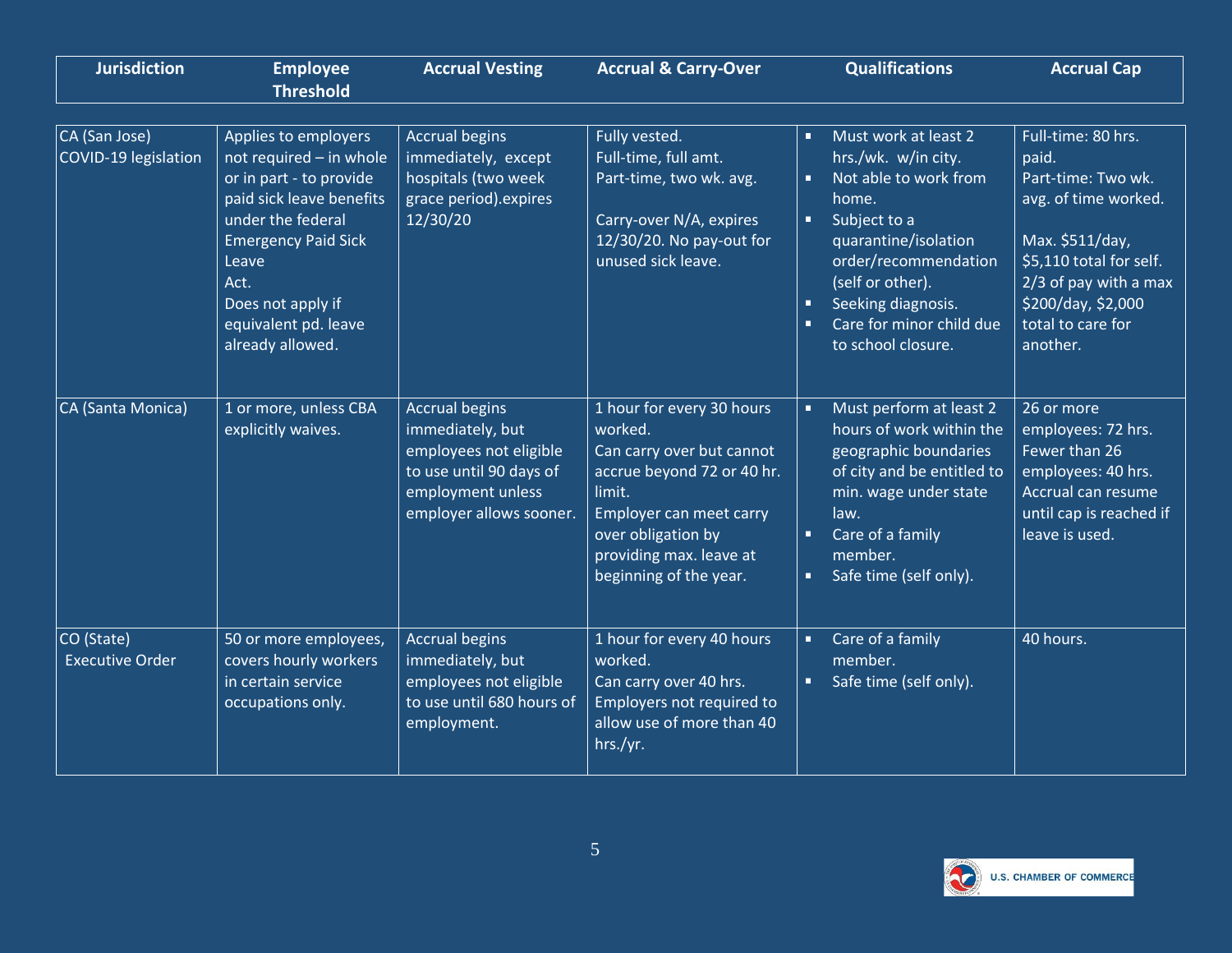| <b>Jurisdiction</b>                                                                               | <b>Employee</b>                                                                                                                                                               | <b>Accrual Vesting</b>                                                                                                                                                                                                                                                                                         | <b>Accrual &amp; Carry-Over</b>                                                                                                                                                                                                                                                                                                                                                                                                                                                                                                                                                                                                        | <b>Qualifications</b>                                                                                                                                                                                                                                                                                                                                                                                         | <b>Accrual Cap</b>                                                                                                                                                                                                                                                                                                                                                                                                                                                                                     |
|---------------------------------------------------------------------------------------------------|-------------------------------------------------------------------------------------------------------------------------------------------------------------------------------|----------------------------------------------------------------------------------------------------------------------------------------------------------------------------------------------------------------------------------------------------------------------------------------------------------------|----------------------------------------------------------------------------------------------------------------------------------------------------------------------------------------------------------------------------------------------------------------------------------------------------------------------------------------------------------------------------------------------------------------------------------------------------------------------------------------------------------------------------------------------------------------------------------------------------------------------------------------|---------------------------------------------------------------------------------------------------------------------------------------------------------------------------------------------------------------------------------------------------------------------------------------------------------------------------------------------------------------------------------------------------------------|--------------------------------------------------------------------------------------------------------------------------------------------------------------------------------------------------------------------------------------------------------------------------------------------------------------------------------------------------------------------------------------------------------------------------------------------------------------------------------------------------------|
|                                                                                                   | <b>Threshold</b>                                                                                                                                                              |                                                                                                                                                                                                                                                                                                                |                                                                                                                                                                                                                                                                                                                                                                                                                                                                                                                                                                                                                                        |                                                                                                                                                                                                                                                                                                                                                                                                               |                                                                                                                                                                                                                                                                                                                                                                                                                                                                                                        |
| CO (State)<br><b>Combined COVID-19</b><br>legislation with<br>permanent paid<br>leave requirement | 1 or more (COVID-19)<br><b>Idifferent from federal</b><br>legislation, which<br>exempts employers<br>with >500 employees]<br>Permanent provisions:<br>16 or more<br>1 or more | <b>Accrual begins</b><br>immediately, applies<br>through 12/31/2020.<br>Permanent provisions:<br>Begins 1/1/20121<br>Begins 1/2/2022<br>Accrual begins upon<br>employment.<br><b>Employers may require</b><br>use in hourly increments<br>unless employer allows<br>use of sick time in<br>smaller increments. | Benefits in the amounts<br>and for the purposes<br>specified in the federal<br>"Emergency Paid Sick Leave<br>Act" in the "Families First<br>Coronavirus Response Act".<br>Supplement available for<br>four weeks after end of<br>public health emergency.<br>Permanent provisions:<br>1 hour for every 30 hour<br>worked. Can carry over<br>max. 48 hours accrued in<br>any prior years.<br>Additional paid sick leave<br>required during public<br>health emergency based on<br>number of hours worked.<br>Employers not required to<br>pay out unused sick time<br>upon separation.<br>Notice posting and time<br>tracking required. | Includes:<br>Having or seeking a<br>diagnosis.<br><b>Greater vulnerability</b><br>$\blacksquare$<br>due other conditions.<br>Determination of<br>exposure or symptoms<br>by public health officials.<br>Care of a family<br>member.<br>Permanent provisions:<br>Care of a family<br>member.<br>Safe time (self or family)<br>Care for family member<br>due to school/facility<br>closure due to<br>emergency. | 80 hours<br>Rate of pay up to<br>\$511 per day while<br>the employee is in<br>quarantine up to<br>\$5,110 in aggregate<br>Employees can also<br>receive their full rate<br>of pay up to \$200 per<br>day up to a maximum<br>of \$2000 if the are<br>taking leave to care<br>for a family member<br>or child whose school<br>has closed. Eligible<br>employers are<br>entitled to a fully<br>refundable tax credit<br>equal to the required<br>paid sick leave.<br>Permanent<br>provisions:<br>48 hours |

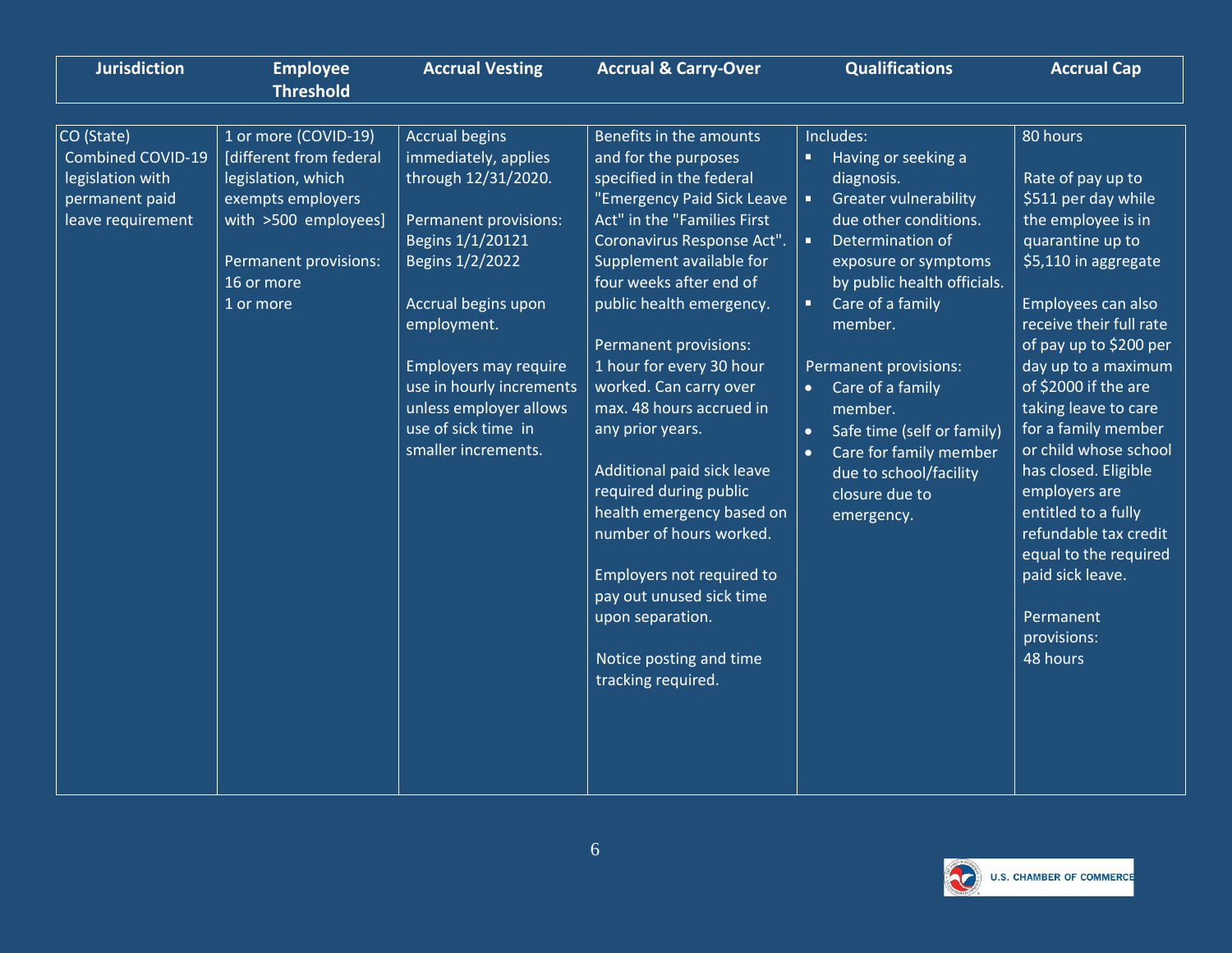| <b>Jurisdiction</b> | <b>Employee</b><br><b>Threshold</b>                                                                                                                                                                             | <b>Accrual Vesting</b>                                                                                                                                                                                                                                                                              | <b>Accrual &amp; Carry-Over</b>                                                                                                                                                                                                                                                                                                                                                                                    | <b>Qualifications</b>                                                                                                                                                               | <b>Accrual Cap</b>                                                                                                                                                                                                                                                                                  |
|---------------------|-----------------------------------------------------------------------------------------------------------------------------------------------------------------------------------------------------------------|-----------------------------------------------------------------------------------------------------------------------------------------------------------------------------------------------------------------------------------------------------------------------------------------------------|--------------------------------------------------------------------------------------------------------------------------------------------------------------------------------------------------------------------------------------------------------------------------------------------------------------------------------------------------------------------------------------------------------------------|-------------------------------------------------------------------------------------------------------------------------------------------------------------------------------------|-----------------------------------------------------------------------------------------------------------------------------------------------------------------------------------------------------------------------------------------------------------------------------------------------------|
| <b>CT</b>           | 50 or more in state.<br>May not terminate or<br>transfer employees to<br>avoid threshold.<br><b>Exempts certain</b><br>categories in<br>manufacturing<br>industry, certain<br>national $501(c)(3)$<br>entities. | Begins after 680 <sup>th</sup> hour<br>of employment.<br>Employer may offer<br>other equivalent forms<br>of paid leave in lieu.<br>Employer may require<br>advance notice for<br>foreseeable need.<br>Employer may require<br>documentation of<br>permissible reason if<br>leave is 3 or more days. | 1 hour for every 40 hours<br>worked. May carry over 40<br>hours.<br>Pay must be higher of<br>normal wage or minimum<br>wage. If variable, normal<br>wage=average of hourly<br>wage in quarter prior to<br>use of paid leave benefit.<br><b>Employer may allow</b><br>employee to work added<br>hours/shifts in lieu of paid<br>leave by mutual<br>agreement. Must be during<br>period of leave or the<br>following | Must be a service<br>$\blacksquare$<br>worker in qualified job<br>category.<br>$\blacksquare$<br>Must have worked an<br>average of ten hours per<br>week in most recent<br>quarter. | 40 hrs.<br>Use may not exceed<br>40 hours in a year.                                                                                                                                                                                                                                                |
| DC (District)       | 1 or more, unless CBA<br>explicitly waives. CBA<br>cannot waive below 3<br>days' leave.<br>Several categories of<br>employees exempt.                                                                           | <b>Accrual begins</b><br>immediately, but<br>employees not eligible<br>to use until 90 days of<br>employment.                                                                                                                                                                                       | Employers with fewer than<br>25 employees:<br>1 hr. for every 87 hrs.<br>worked.<br>Employers with 25-99<br>employees and<br>restaurant/bar employers<br>with 1-99 tipped<br>employees: 1 hr. for every<br>43 hrs. worked.<br>Employers with 100+<br>employees: 1 hr. for every<br>37 hrs. worked.                                                                                                                 | Care of family member.<br>$\blacksquare$<br>Safe time (self or family<br>o,<br>member).                                                                                             | <b>Employers with fewer</b><br>than 25 employees:<br>24 hrs.<br>Employers with 25-99<br>employees and<br>restaurant/bar<br>employers with 1-99<br>tipped employees: 40<br>hrs.<br>Employers with 100+<br>employees: 56 hrs.<br>Employers with 100+<br>employees: 1 hr. for<br>every 37 hrs. worked. |

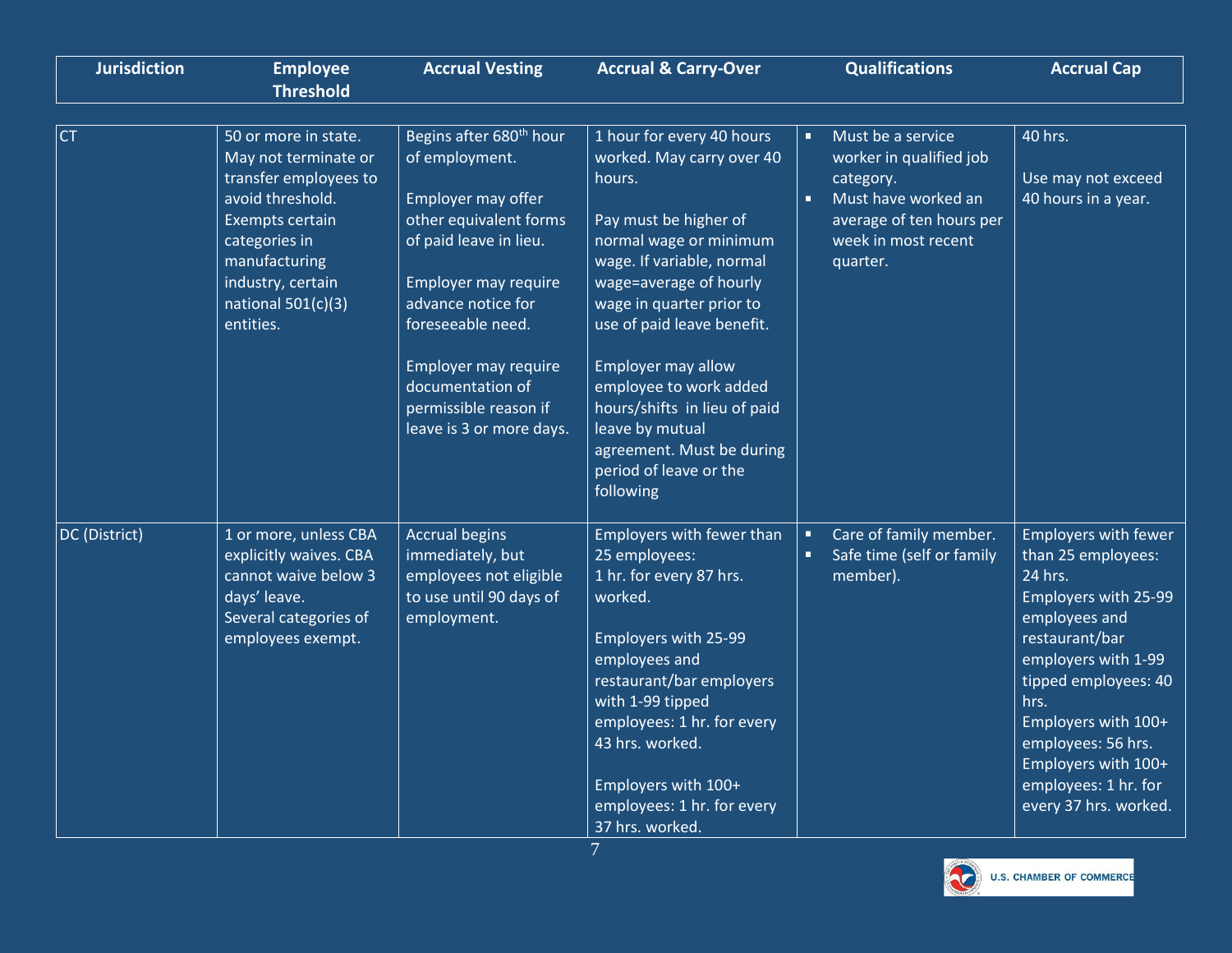| <b>Jurisdiction</b>       | <b>Employee</b><br><b>Threshold</b>                                                    | <b>Accrual Vesting</b>                                                                                                                                                                                                  | <b>Accrual &amp; Carry-Over</b>                                                                                                                                                                                                                                                                                                                                                             | <b>Qualifications</b>                                                                                                                                                                              | <b>Accrual Cap</b>                                                                                             |
|---------------------------|----------------------------------------------------------------------------------------|-------------------------------------------------------------------------------------------------------------------------------------------------------------------------------------------------------------------------|---------------------------------------------------------------------------------------------------------------------------------------------------------------------------------------------------------------------------------------------------------------------------------------------------------------------------------------------------------------------------------------------|----------------------------------------------------------------------------------------------------------------------------------------------------------------------------------------------------|----------------------------------------------------------------------------------------------------------------|
| IL (Chicago & Cook<br>Co. | 1 or more, unless CBA<br>explicitly waives.<br><b>Construction industry</b><br>exempt. | Accrual begins on the<br>first calendar day after<br>employment starts.<br>Employers can require<br>employees to wait 180<br>days to use.                                                                               | 1 hour for every 40 hours<br>worked.<br>Can carry over 20 hrs.<br>Can carry over 40 hours for<br>FMLA-eligible purposes.<br>Employers can limit use to<br>40 hrs./yr.                                                                                                                                                                                                                       | Care of a family<br>Ξ<br>member.<br>Safe time (self or family<br>member).<br>FMLA-eligible purposes,<br>including bonding with<br>newborn.<br><b>Public health</b><br>$\blacksquare$<br>emergency. | 40 hrs.<br>Cannot be used for<br>family member's<br>death.                                                     |
| KY (State)                | 1 or more.                                                                             | Contingent on donation.                                                                                                                                                                                                 | Contingent on donation.                                                                                                                                                                                                                                                                                                                                                                     | Donating organ and/or<br>п<br>bone marrow                                                                                                                                                          | 240 hrs. if donating<br>an organ.<br>40 hrs. if donating<br>bone marrow.<br>Up to \$10,000 tax<br>deduction.   |
| MA (State)                | 1 or more.                                                                             | <b>Accrual begins</b><br>immediately, but<br>employees not eligible<br>to use until 90 days of<br>employment.<br>Employers can limit use<br>to 40 hrs./yr.<br>Employers can pay out<br>up to 40 hrs. at end of<br>year. | 1 hour for every 30 hours<br>worked for both paid and<br>unpaid sick time.<br>Can carry over 40 hrs.<br>If paying out for more than<br>16 hrs. employer must<br>allow 16 hrs. unpaid leave<br>in new year. If paying for<br>less than 16 hrs. employer<br>must allow same amount of<br>unpaid leave in new year.<br>In both cases, unpaid leave<br>is replaced by paid leave as<br>accrued. | Care of a family<br>п<br>member.<br>Safe time (self or<br>o.<br>dependent child only).                                                                                                             | 11 or more<br>employees: 40 paid<br>hrs.<br>10 or fewer<br>employees: 40 hrs.<br>unpaid, job-protected<br>hrs. |

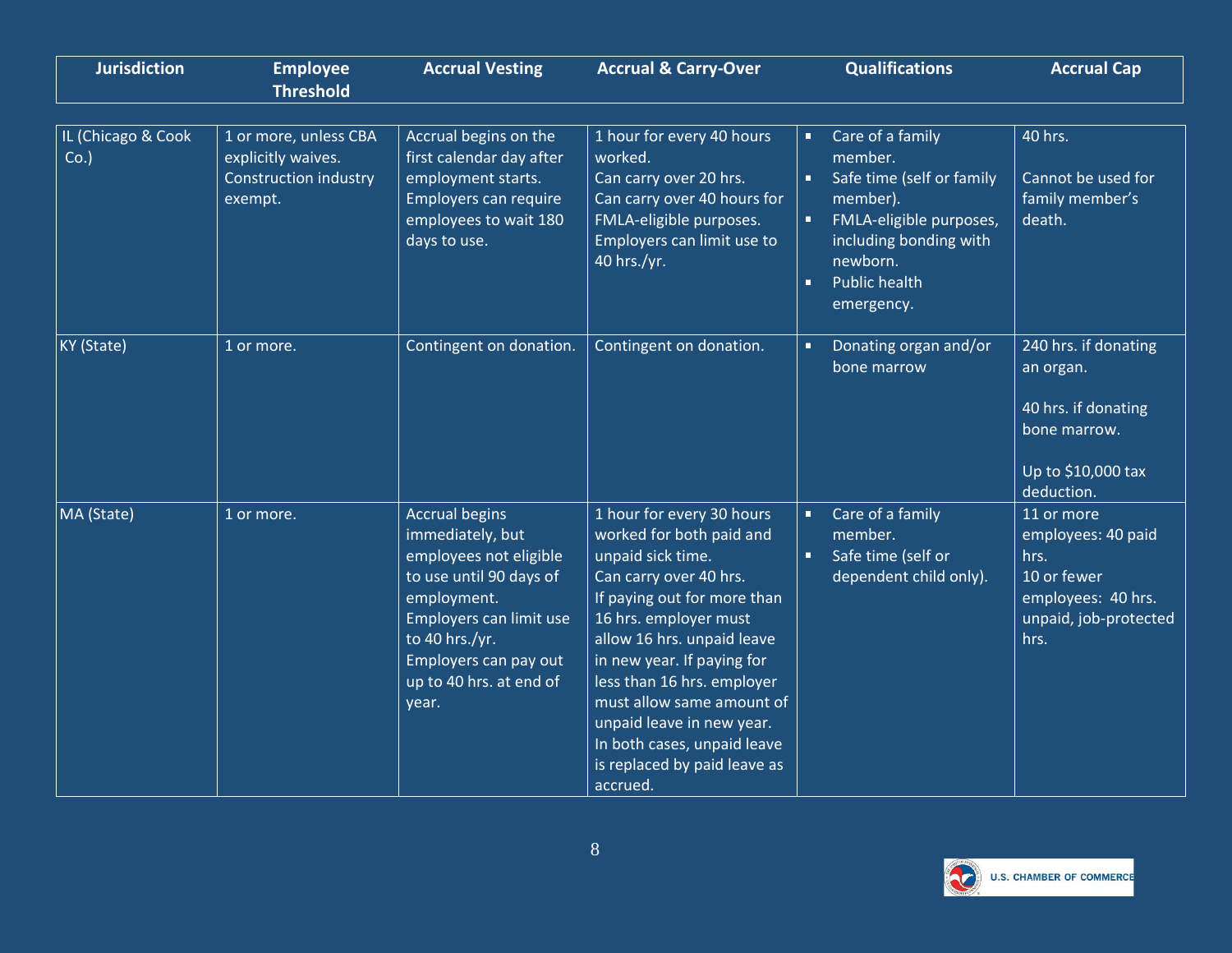| <b>Jurisdiction</b>                   | <b>Employee</b><br><b>Threshold</b>                  | <b>Accrual Vesting</b>                                                                                         | <b>Accrual &amp; Carry-Over</b>                                                                                                                                                                                                                                                                                                                                            | <b>Qualifications</b>                                                                                                                                                                                                                                                                                                                                                                                          | <b>Accrual Cap</b>                                                                                                            |
|---------------------------------------|------------------------------------------------------|----------------------------------------------------------------------------------------------------------------|----------------------------------------------------------------------------------------------------------------------------------------------------------------------------------------------------------------------------------------------------------------------------------------------------------------------------------------------------------------------------|----------------------------------------------------------------------------------------------------------------------------------------------------------------------------------------------------------------------------------------------------------------------------------------------------------------------------------------------------------------------------------------------------------------|-------------------------------------------------------------------------------------------------------------------------------|
| <b>MD</b><br>*COVID-19<br>Legislation | 1 or more but several<br>categories are<br>exempted. | <b>Accrual begins</b><br>immediately, but<br>employees not eligible<br>to use until 106 days of<br>employment. | 1 hour for every 30 hours<br>worked.<br>Can carry over, but<br>employer can cap total<br>hours accrued at 64 hrs.<br>Carry over not required if<br>employer provides full<br>amount of earned sick time<br>at beginning of year or if<br>employer is a nonprofit or<br>governmental unit in<br>accordance with a grant<br>limited to 1 year and not<br>subject to renewal. | Must work at least 12<br>$\blacksquare$<br>hrs./wk.<br>Care of a family<br>$\blacksquare$<br>member.<br>Safe time (self or family<br>member).<br>Maternity or paternity.<br>* Job-protected if required<br>to quarantine<br>* Eligible for UI if employer<br>ceases temporarily for<br>COVID, if required to<br>quarantine, if employee<br>departs due to risk of<br>exposure, or to care for<br>family member | 15 or more<br>employees: 40 paid<br>hrs.<br>14 or fewer<br>employees: 40 hrs.<br>unpaid, job-protected<br>hrs.                |
| <b>MD</b> (Montgomery<br>Co.          | 1 or more. Several<br>categories exempted.           | <b>Accrual begins</b><br>immediately, but<br>employees not eligible<br>to use until 90 days of<br>employment.  | 1 hour for every 30 hours<br>worked.<br>Can carry over, but<br>employer can cap total<br>hours accrued at 56 hrs.<br>Can use up to 80 hrs. in a<br>year.<br>Carry over not required if<br>employer provides full<br>amount of earned sick time<br>at beginning of year.                                                                                                    | Must work at least 8<br>$\blacksquare$<br>hrs./wk.<br>Care of a family<br>$\blacksquare$<br>member.<br>Safe time (self or family<br>member).<br>Public health emergency<br>$\blacksquare$                                                                                                                                                                                                                      | 5 or more employees:<br>56 paid hrs.<br>4 or fewer<br>employees: 32 hrs.<br>paid and 24 hrs.<br>unpaid, job-protected<br>hrs. |

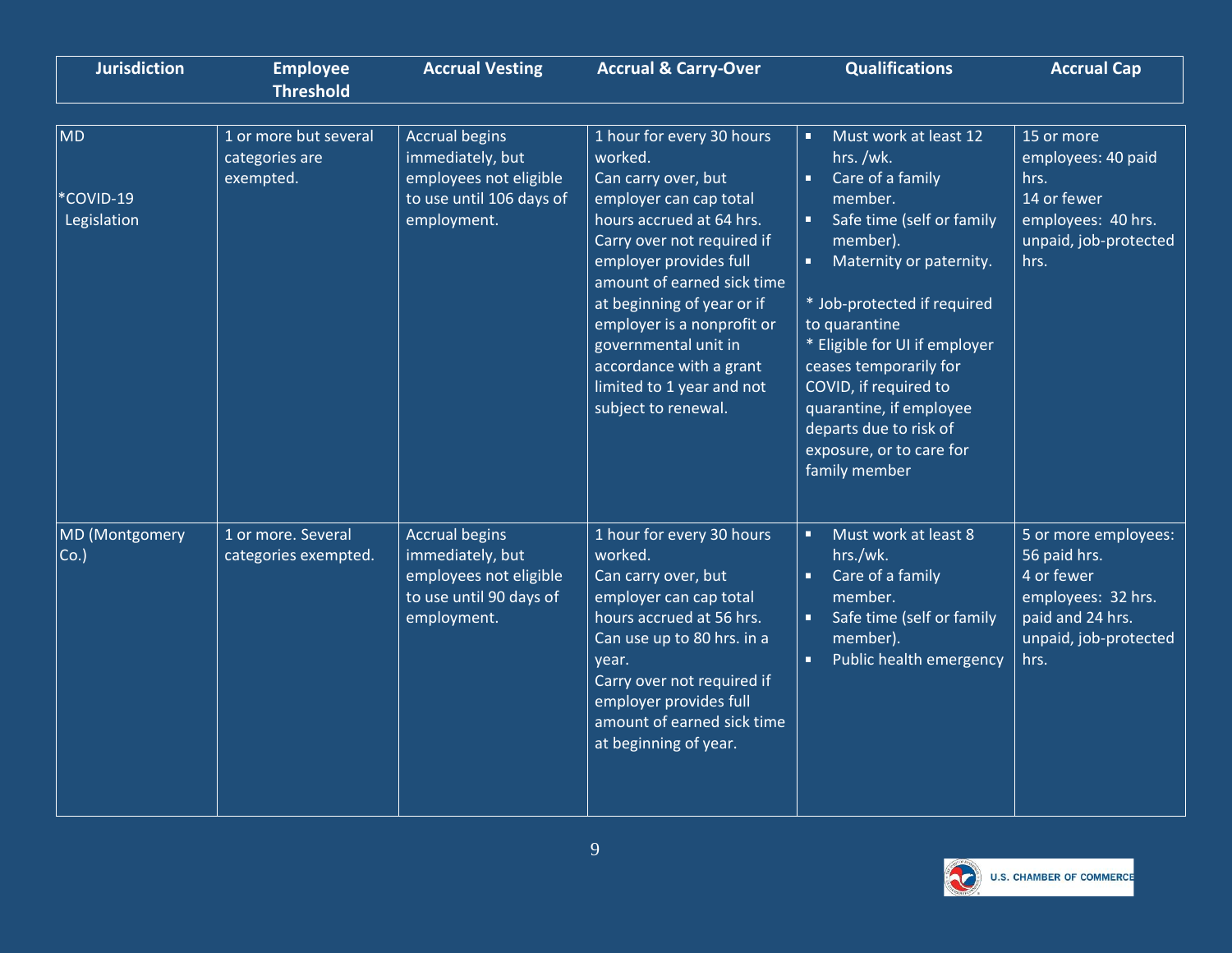| <b>Jurisdiction</b>                  | <b>Employee</b><br><b>Threshold</b>                                                                                                         | <b>Accrual Vesting</b>                                                                                        | <b>Accrual &amp; Carry-Over</b>                                                                                                                                                                                                              | <b>Qualifications</b>                                                                                                                                                                             | <b>Accrual Cap</b>                  |
|--------------------------------------|---------------------------------------------------------------------------------------------------------------------------------------------|---------------------------------------------------------------------------------------------------------------|----------------------------------------------------------------------------------------------------------------------------------------------------------------------------------------------------------------------------------------------|---------------------------------------------------------------------------------------------------------------------------------------------------------------------------------------------------|-------------------------------------|
| MI                                   | 50 or more unless<br>covered by a CBA in<br>effect on 3/29/19, in<br>which case at<br>expiration of CBA.<br>Several categories<br>exempted. | <b>Accrual begins</b><br>immediately, but<br>employees not eligible<br>to use until 90 days of<br>employment. | 1 hour for every 35 hours<br>worked.<br>Can carry over 40 hours but<br>employers can cap use at<br>40 hrs./yr.                                                                                                                               | Primary work location<br>п<br>must be in state.<br>Care of a family<br>member.<br>Safe time (self or family<br>member).<br><b>Public health</b><br>п<br>emergency.                                | 40 hrs.                             |
| MI (State)<br><b>Executive Order</b> | All but exceptions for<br>health care, emergency<br>services, correctional<br>facilities, and child<br>protective services<br>workers.      | Applied as state paid<br>medical leave.                                                                       | If paid leave is exhausted,<br>benefit carries to unpaid<br>job-protected leave.                                                                                                                                                             | Care for "close contact"<br>with symptoms w/ or<br>w/o diagnosis of COVID.<br>For duration of<br>emergency order.                                                                                 | Indefinite job-<br>protected leave. |
| <b>MN</b><br>COVID-19 Legislation    |                                                                                                                                             | If sick leave is allowed<br>for employee, it must be<br>allowed to care for<br>family members.                |                                                                                                                                                                                                                                              |                                                                                                                                                                                                   |                                     |
| MN (Duluth)                          | 5 or more employees.<br>Several categories<br>exempted.                                                                                     | <b>Accrual begins</b><br>immediately, but<br>employees not eligible<br>to use until 90 days of<br>employment. | 1 hour for every 50 hours<br>worked.<br>Can carry over 40 hrs. but<br>employers may cap use at<br>40 hrs./yr. Employer in<br>construction industry can<br>satisfy law by paying<br>prevailing wage or wage set<br>by apprenticeship program. | Must work in city at<br>л<br>least 50% of time or for<br>substantial amount of<br>time with no other<br>particular workplace.<br>Care for family member.<br>Safe time (self or family<br>member). | 64 hrs.                             |

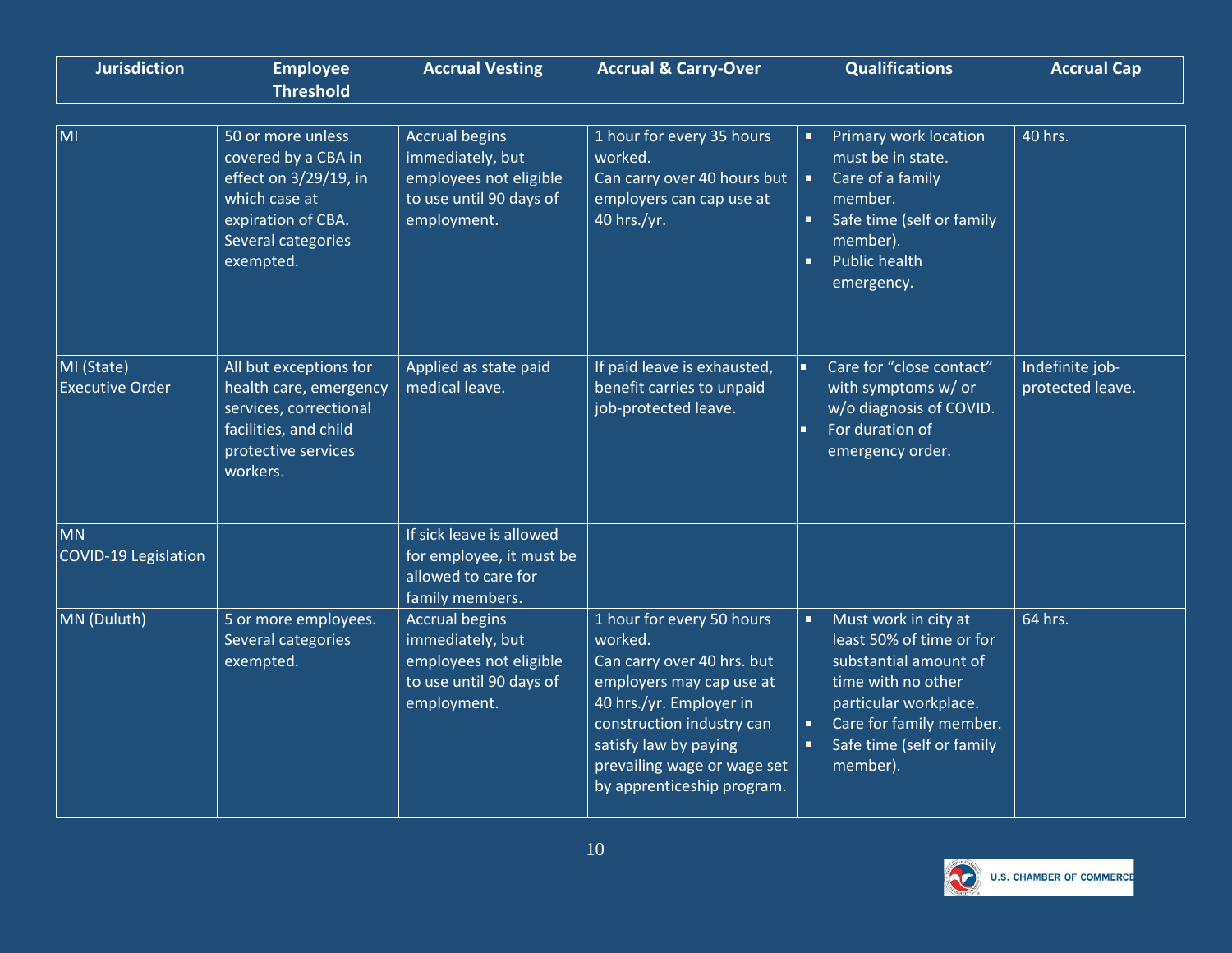| <b>Jurisdiction</b> | <b>Employee</b><br><b>Threshold</b>                                                                                                                      | <b>Accrual Vesting</b>                                                                                                                                                          | <b>Accrual &amp; Carry-Over</b>                                                                                                                                                                                                            | <b>Qualifications</b>                                                                                                                                                                                                                                                           | <b>Accrual Cap</b>                                                                                                                                                                                                                                                                                                     |
|---------------------|----------------------------------------------------------------------------------------------------------------------------------------------------------|---------------------------------------------------------------------------------------------------------------------------------------------------------------------------------|--------------------------------------------------------------------------------------------------------------------------------------------------------------------------------------------------------------------------------------------|---------------------------------------------------------------------------------------------------------------------------------------------------------------------------------------------------------------------------------------------------------------------------------|------------------------------------------------------------------------------------------------------------------------------------------------------------------------------------------------------------------------------------------------------------------------------------------------------------------------|
| MN (Minneapolis)    | 6 or more, except<br>independent<br>contractors.<br>Employers with 5 or<br>less employees bust<br>provide sick and safe<br>time, but it may be<br>unpaid | <b>Accrual begins</b><br>immediately, but<br>employees not eligible<br>to use until 90 days of<br>employment.<br>Can carry over and<br>accrue up to 80 hrs. No<br>limit on use. | 1 hour for every 30 hours<br>worked for both paid and<br>unpaid sick time.<br>Employer in construction<br>industry can satisfy law by<br>paying prevailing wage or<br>wage set by apprenticeship<br>program.                               | Must work 80 hrs./yr. in<br>Ξ<br>city.<br>Care for family member.<br>ä,<br>Safe time (self or family<br>member).<br><b>Public health</b><br>$\blacksquare$<br>emergency.<br>Inclement weather or<br>п<br>other unexpected<br>closure of family<br>member's<br>school/workplace. | 6 or more employees:<br>48 paid hrs.<br>5 or fewer<br>employees: 48 hrs.<br>unpaid, job-protected<br>hrs.<br>New employers (not<br>chains) only required<br>to provide unpaid,<br>job-protected leave<br>for first 12 mos. after<br>hiring first employee.<br>Effective only for first<br>5 yrs. after law<br>enacted. |
| MN (St. Paul)       | 1 or more except<br>independent<br>contractors.                                                                                                          | <b>Accrual begins</b><br>immediately, but<br>employees not eligible<br>to use until 90 days of<br>employment.                                                                   | 1 hour for every 30 hours<br>worked.<br>Can carry over but benefit<br>is capped at 80 hrs.<br>No limit on use.<br>Carry over not required if<br>employer provides 48 hrs.<br>after 90 days of<br>employment and 80<br>hrs./yr. thereafter. | Must work 80 hrs./yr. in<br>٠<br>city.<br>Care for family member.<br>٠<br>Safe time (self or family<br>member).<br><b>Public health</b><br>п<br>emergency.<br>Inclement weather or<br>$\blacksquare$<br>other unexpected<br>closure of family<br>member's<br>school/workplace.  | 48 hrs.<br>New employers only<br>required to provide<br>unpaid, job-protected<br>leave for first 6 mos.<br>after hiring first<br>employee. Effective<br>until 2023.                                                                                                                                                    |

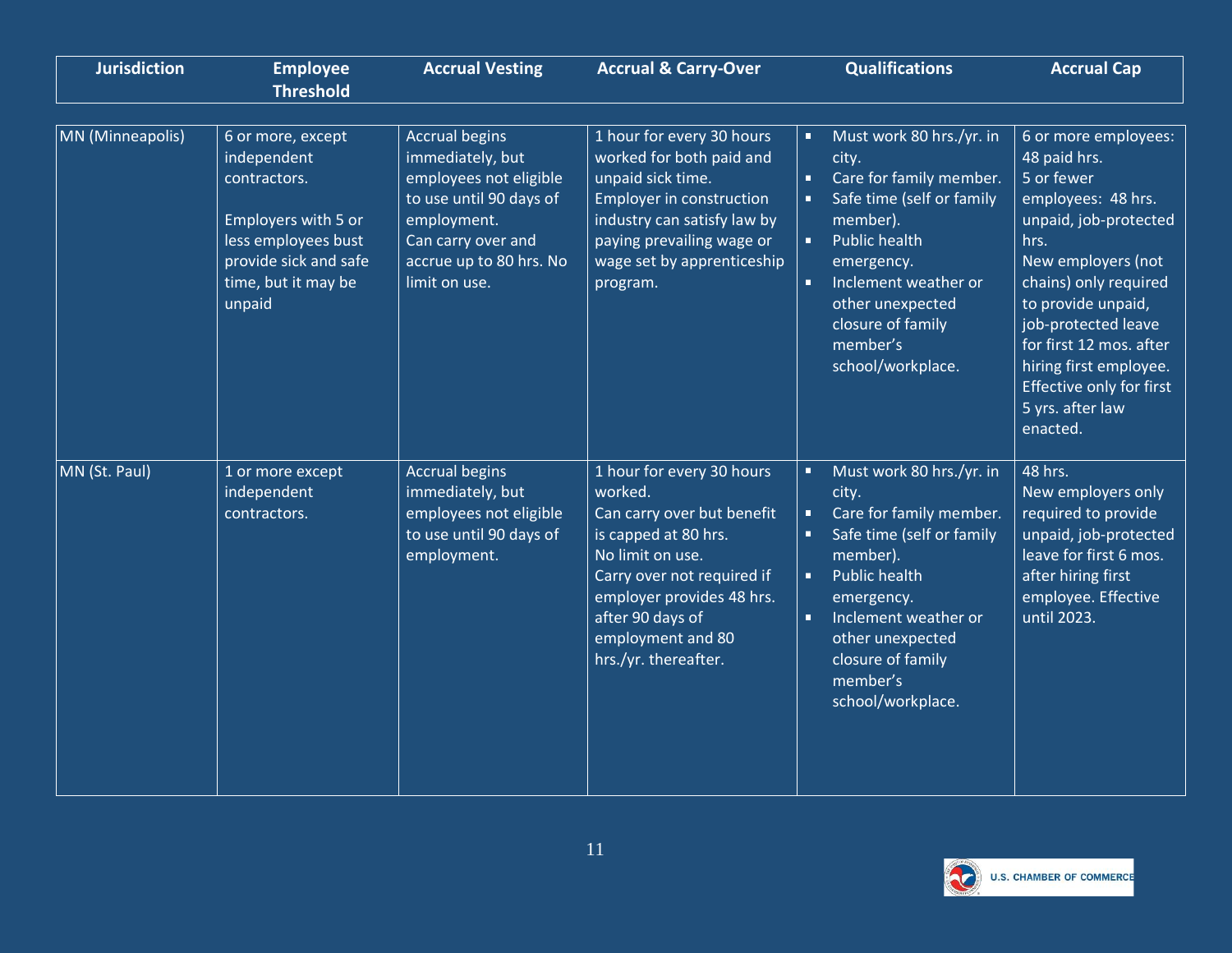| <b>Jurisdiction</b>                           | <b>Employee</b><br><b>Threshold</b>                                                       | <b>Accrual Vesting</b>                                                                                                                                                                                                                                                                                                                                                     | <b>Accrual &amp; Carry-Over</b>                                                                                                                                                  | <b>Qualifications</b>                                                                                                                                                                                                                                                                                                                                                                                                                                                                                                                                                                                                   | <b>Accrual Cap</b>                                                                                                                                                                                                                                                                                        |
|-----------------------------------------------|-------------------------------------------------------------------------------------------|----------------------------------------------------------------------------------------------------------------------------------------------------------------------------------------------------------------------------------------------------------------------------------------------------------------------------------------------------------------------------|----------------------------------------------------------------------------------------------------------------------------------------------------------------------------------|-------------------------------------------------------------------------------------------------------------------------------------------------------------------------------------------------------------------------------------------------------------------------------------------------------------------------------------------------------------------------------------------------------------------------------------------------------------------------------------------------------------------------------------------------------------------------------------------------------------------------|-----------------------------------------------------------------------------------------------------------------------------------------------------------------------------------------------------------------------------------------------------------------------------------------------------------|
| NJ<br>*COVID-19<br>egislation<br>*Related law | 1 or more except in<br>construction industry<br>with a CBA. CBAs may<br>explicitly waive. | <b>Accrual begins</b><br>immediately, but<br>employees not eligible<br>to use until 120 days of<br>employment.<br>*Under state of<br>emergency declared by<br>Governor or as directed<br>by Commissioner of<br>Health, employees may<br>claim temporary<br>disability insurance (self)<br>or family leave<br>insurance (family<br>member) for serious<br>health condition. | 1 hr. for every 30 hrs.<br>worked.<br>Can carry over 40 hrs, but<br>employers map cap use at<br>40 hrs./yr.<br>*Normal one week waiting<br>period eliminated for<br>epidemic TDI | Must work in state.<br>×.<br>Care for family member.<br>$\blacksquare$<br>Safe time (self or family<br>member)<br><b>Public health</b><br>$\blacksquare$<br>emergency.<br>School-related meetings<br>п<br>and events for child.<br>*"Serious health<br>$\blacksquare$<br>condition" of self or<br>family member under<br>state of emergency,<br>including: illness caused<br>by an epidemic, a known<br>or suspected exposure,<br>or efforts to prevent<br>spread.<br>o.<br>*For FLI, family member<br>would jeopardize others.<br>*For FLI or TDI, if<br>$\blacksquare$<br>voluntary self-isolation is<br>recommended. | 40 hrs.<br>*12 weeks, job-<br>protected within a 24<br>month period.<br>*Job-protected TDI or<br>FLI under state of<br>emergency<br>**Leave is job-<br>protected if written<br>recommendation<br>from licensed<br>healthcare provider<br>for a specified time<br>off. \$2,500 fine for<br>each violation. |
| <b>NV</b>                                     | Employers with 50 or<br>more employees                                                    | <b>Accrual begins</b><br>immediately, employees<br>are eligible to use leave<br>on the 90 <sup>th</sup> day of<br>employment                                                                                                                                                                                                                                               | Employees accrue<br>0.019230 hours of paid<br>leave per hour worked                                                                                                              | An employee does not<br>$\blacksquare$<br>need to provide a reason<br>for the use of paid leave<br>Employer cannot deny<br>$\blacksquare$<br>the employee's right to<br>use their accrued leave                                                                                                                                                                                                                                                                                                                                                                                                                         | 40 hours                                                                                                                                                                                                                                                                                                  |

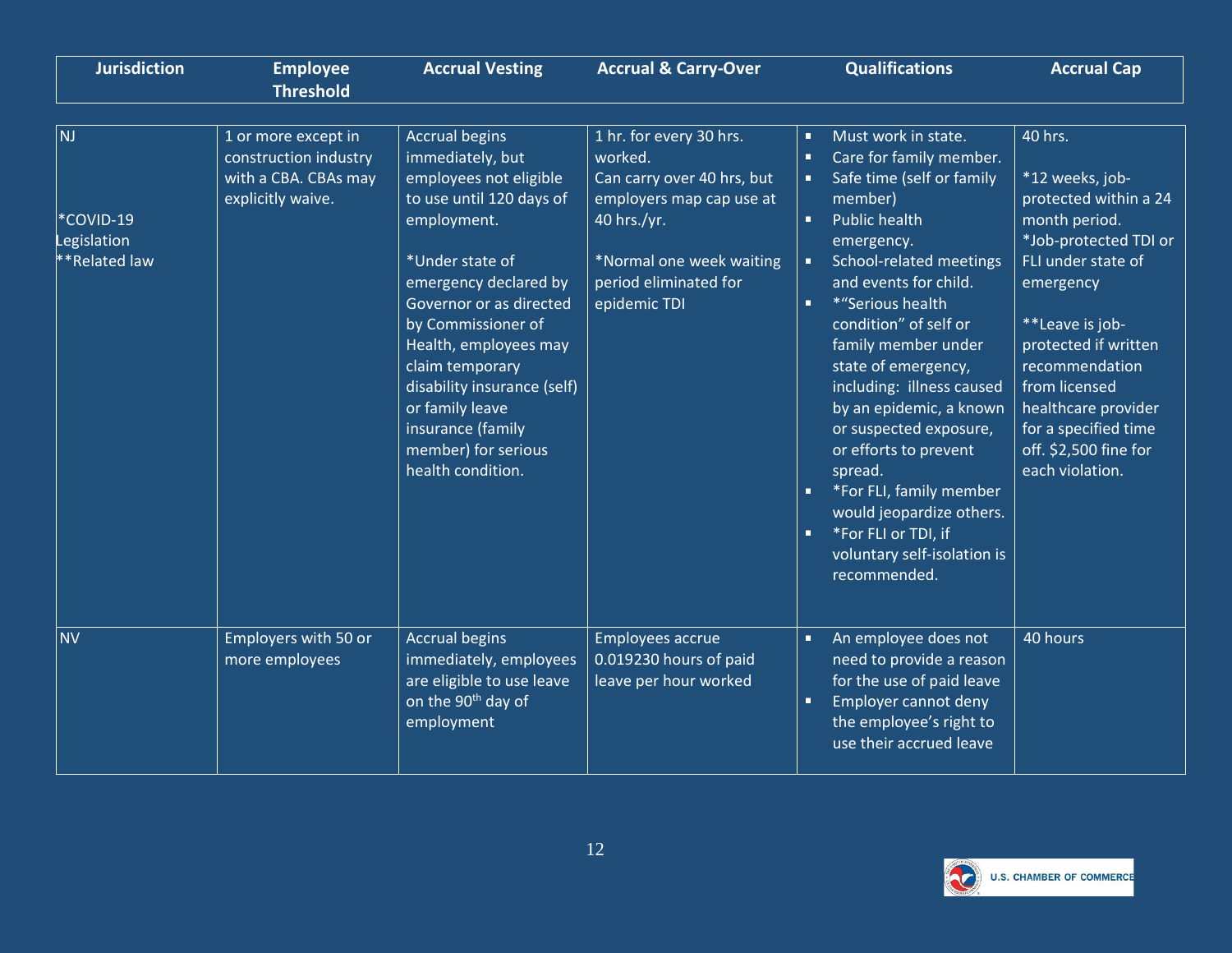| <b>Jurisdiction</b>               | <b>Employee</b><br><b>Threshold</b> | <b>Accrual Vesting</b>                                                                                                                                                                                                         | <b>Accrual &amp; Carry-Over</b>                                                                                                                                                                                                                                        | <b>Qualifications</b>                                                                                            | <b>Accrual Cap</b>                                                                                                                                                                                            |
|-----------------------------------|-------------------------------------|--------------------------------------------------------------------------------------------------------------------------------------------------------------------------------------------------------------------------------|------------------------------------------------------------------------------------------------------------------------------------------------------------------------------------------------------------------------------------------------------------------------|------------------------------------------------------------------------------------------------------------------|---------------------------------------------------------------------------------------------------------------------------------------------------------------------------------------------------------------|
| <b>NV</b><br>COVID-19 Legislation | 1 or more in covered<br>industries  | Dependent on testing<br>for and/or diagnosis of<br>COVID-19.                                                                                                                                                                   | Dependent on testing for<br>and/or diagnosis of<br>COVID-19.                                                                                                                                                                                                           | Covers employees in<br>٠<br>hotel, casino, resort, bed<br>and breakfast facility or<br>other similar facilities. | Max. 3 days following<br>testing for COVID-19,<br>with proviso for extra<br>time off required if<br>testing is delayed.<br>Min. 14 days off with<br>diagnosis, min. 10 of<br>which must be paid.              |
| NY (State)                        | 1 or more.                          | 120 days after beginning<br>of employment<br>Employer may require<br>documentation for<br>absences over 3 days.<br>Law goes into effect<br>September 30, 2020<br>Paid leave usage can be<br>restricted until January<br>1,2021 | 1 hr. for every 30 hrs.<br>worked.<br>Can carry over 40 hrs, but<br>employers map cap use at<br>40 hrs./yr<br>Carry over not allowed if<br>employer pays for unused<br>sick time and provides full<br>amount of earned sick time<br>at beginning of following<br>year. | Must work for at least<br>п<br>80 hours in a year.<br>Safe time<br>ú,                                            | <b>Under 5 employees</b><br>and revenue under<br>\$1mm: 40 hrs.<br>unpaid.<br>5-99 employees;<br>under 5 employees<br>with revenue over<br>\$1mm: 40 hrs. paid.<br>100 or more<br>employees: 56 hrs.<br>paid. |

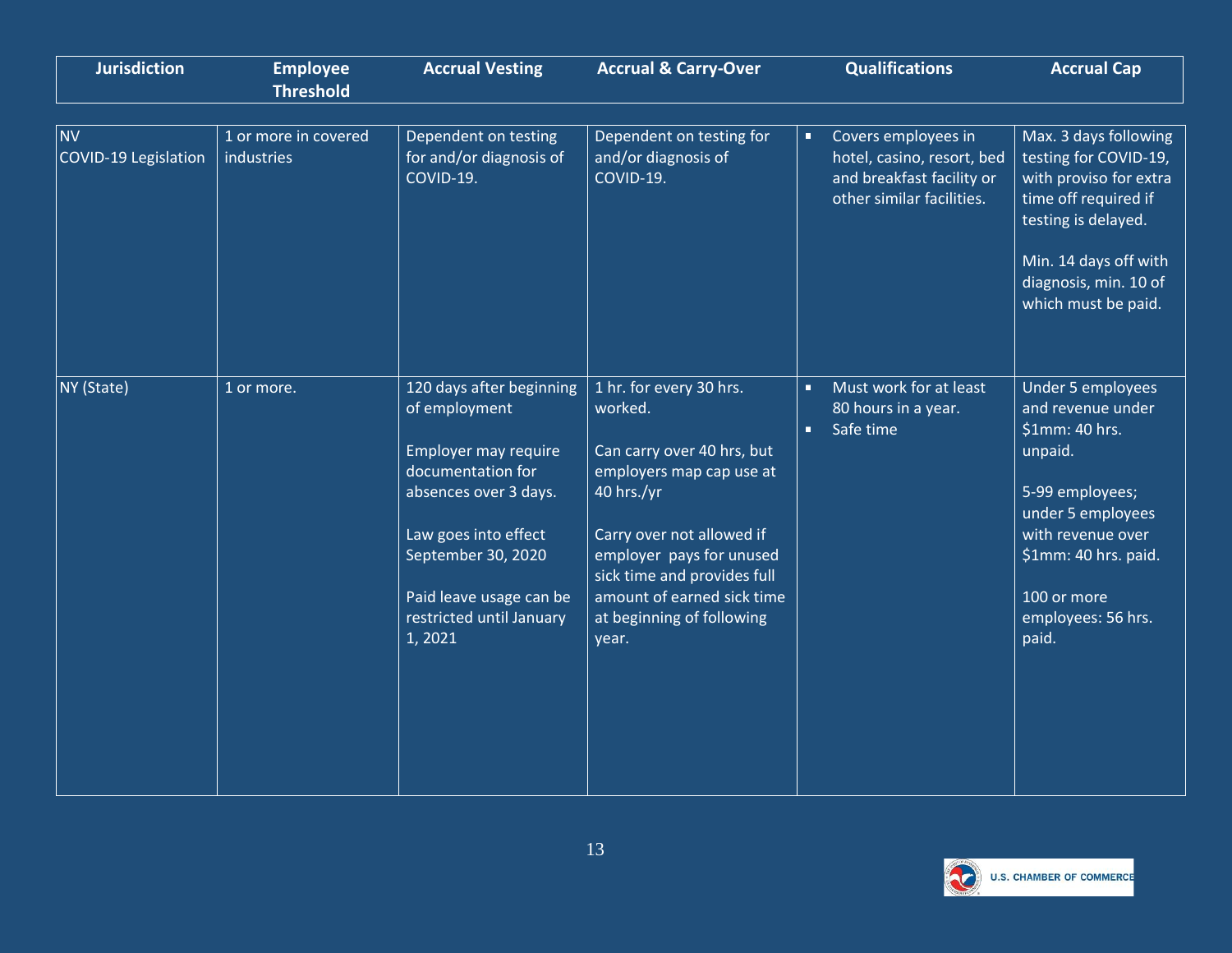| <b>Jurisdiction</b>  | <b>Employee</b><br><b>Threshold</b>      | <b>Accrual Vesting</b>                                                                                                                                         | <b>Accrual &amp; Carry-Over</b> | <b>Qualifications</b>                                                                                                                                                                                                                                                                                                                                                                                             | <b>Accrual Cap</b>                                                                                                                                                                                                                                                                                                                                                                                                                                                                                  |
|----------------------|------------------------------------------|----------------------------------------------------------------------------------------------------------------------------------------------------------------|---------------------------------|-------------------------------------------------------------------------------------------------------------------------------------------------------------------------------------------------------------------------------------------------------------------------------------------------------------------------------------------------------------------------------------------------------------------|-----------------------------------------------------------------------------------------------------------------------------------------------------------------------------------------------------------------------------------------------------------------------------------------------------------------------------------------------------------------------------------------------------------------------------------------------------------------------------------------------------|
|                      |                                          |                                                                                                                                                                |                                 |                                                                                                                                                                                                                                                                                                                                                                                                                   |                                                                                                                                                                                                                                                                                                                                                                                                                                                                                                     |
| NY (State)           | 1 or more. Employers<br>with CBA exempt. | Immediately until the<br>termination of any                                                                                                                    |                                 | Only applies if no federal<br>$\blacksquare$<br>legislation.                                                                                                                                                                                                                                                                                                                                                      | 10 or fewer<br>employees: unpaid                                                                                                                                                                                                                                                                                                                                                                                                                                                                    |
| COVID-19 legislation |                                          | mandatory or<br>precautionary order of<br>quarantine or isolation<br>due to COVID-19 and<br>any other benefit as<br>provided by any other<br>provision of law. |                                 | May not have returned<br>$\blacksquare$<br>from international travel<br>with level 2-3 CDC<br>warning unless work-<br>related, but may use<br>regular accrued leave<br>followed by unpaid<br>leave.<br>Disability and family<br>$\blacksquare$<br>leave can be used<br>concurrently for period<br>of unpaid leave, not to<br>exceed \$840.70 in paid<br>family leave and<br>\$2,043.92 in disability<br>per week. | leave until end of<br>mandatory or<br>precautionary<br>isolation order. Paid<br>family or disability<br>leave can be applied.<br>10 or fewer<br>employees with net<br>income over \$1mm:<br>5 paid sick days, then<br>family leave.<br>11-99 employees:<br>5 paid sick days,<br>followed by unlimited<br>unpaid until end of<br>quarantine/isolation.<br>Paid family or<br>disability leave can be<br>applied.<br>100+ employees:<br>14 paid sick days<br>during period of<br>quarantine/isolation. |

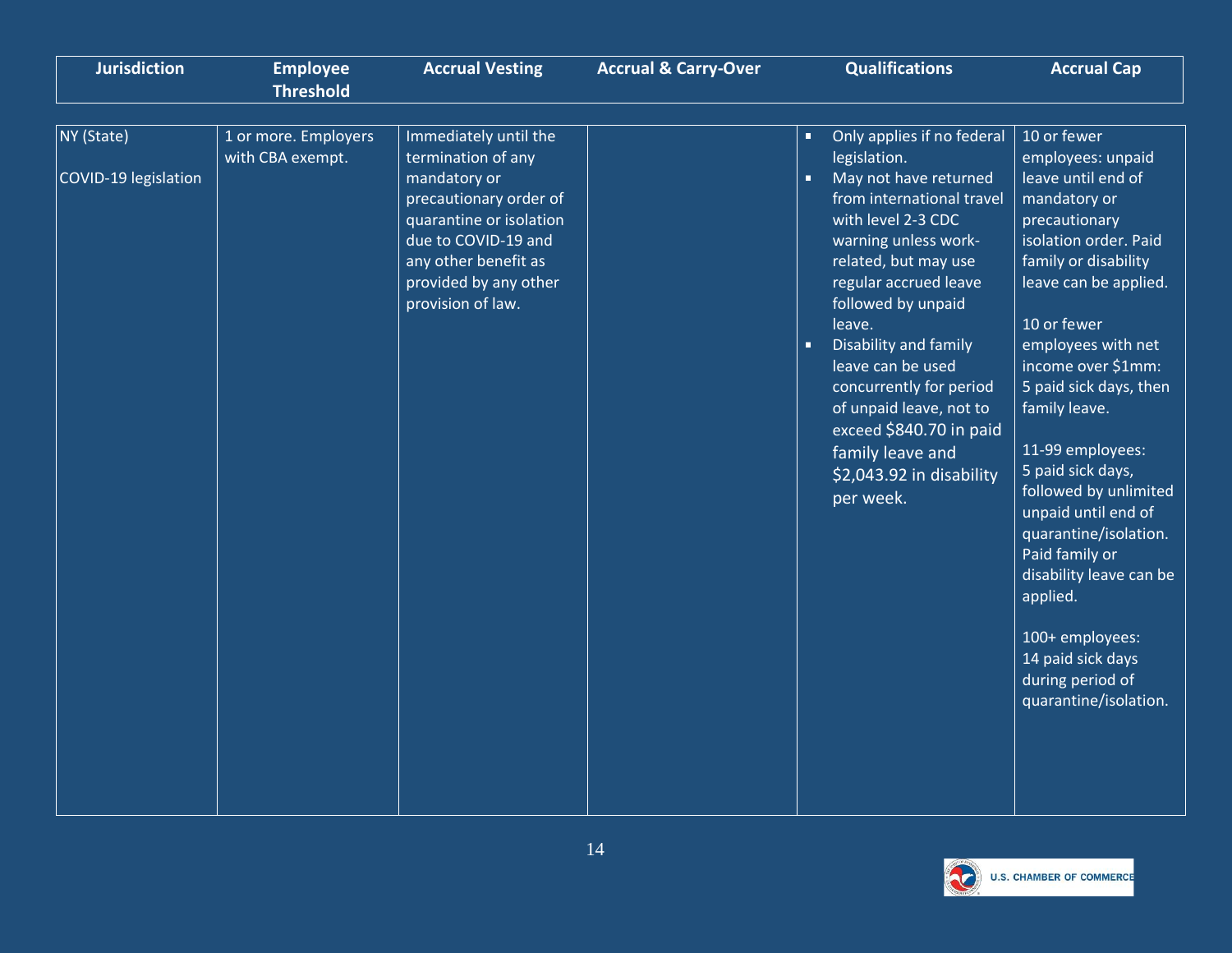| <b>Jurisdiction</b>  | <b>Employee</b><br><b>Threshold</b>                                                                                                                                                                                                       | <b>Accrual Vesting</b>                                                                                            | <b>Accrual &amp; Carry-Over</b>                                                                                                                       | <b>Qualifications</b>                                                                                                                                                                                                | <b>Accrual Cap</b>                                                                                        |
|----------------------|-------------------------------------------------------------------------------------------------------------------------------------------------------------------------------------------------------------------------------------------|-------------------------------------------------------------------------------------------------------------------|-------------------------------------------------------------------------------------------------------------------------------------------------------|----------------------------------------------------------------------------------------------------------------------------------------------------------------------------------------------------------------------|-----------------------------------------------------------------------------------------------------------|
| NY (NYC)             | 1 or more. Does not<br>apply to independent<br>contractors and certain<br>other categories. CBAs<br>for construction and<br>grocery industry may<br>waive. CBAs in other<br>industries may waive if<br>comparable benefit is<br>included. | <b>Accrual begins</b><br>immediately, but<br>employees not eligible<br>to use until 120 days of<br>employment.    | 1 hour for each 30 hours<br>worked.<br>5 or more total (full or part-<br>time) provide paid sick<br>leave.<br>5 or fewer provide unpaid<br>sick leave | Must work for employer<br>п<br>120 days use is eligible.<br>Care for a family<br>member.<br>Safe time (self or family<br>п<br>member).<br>ú.<br><b>Public health</b><br>emergency.                                   | Maximum of 40<br>hours. Any type of<br>paid leave counts<br>(e.g. PTO, vacation,<br>personal days, etc.). |
| NY (Westchester Co.) | 1 or more. Does not<br>apply to unionized<br>government workers or<br>work study. CBAs nay<br>explicitly waive if<br>comparable benefit of<br>leave and/or<br>compensation is<br>provided.                                                | <b>Accrual begins</b><br>immediately, but<br>employer may require<br>employees to wait 90<br>days to begin using. | 1 hour for each 30 hours<br>worked.                                                                                                                   | Must work in county for<br>a,<br>80 hrs./yr.<br>Care for family member.<br>$\blacksquare$<br><b>Public health</b><br>$\blacksquare$<br>emergency.<br>Safe time covered under<br>$\blacksquare$<br>other legislation. | 5 or more employees:<br>40 paid hrs.<br>4 or fewer<br>employees: 40 hrs.<br>unpaid, job-protected<br>hrs. |

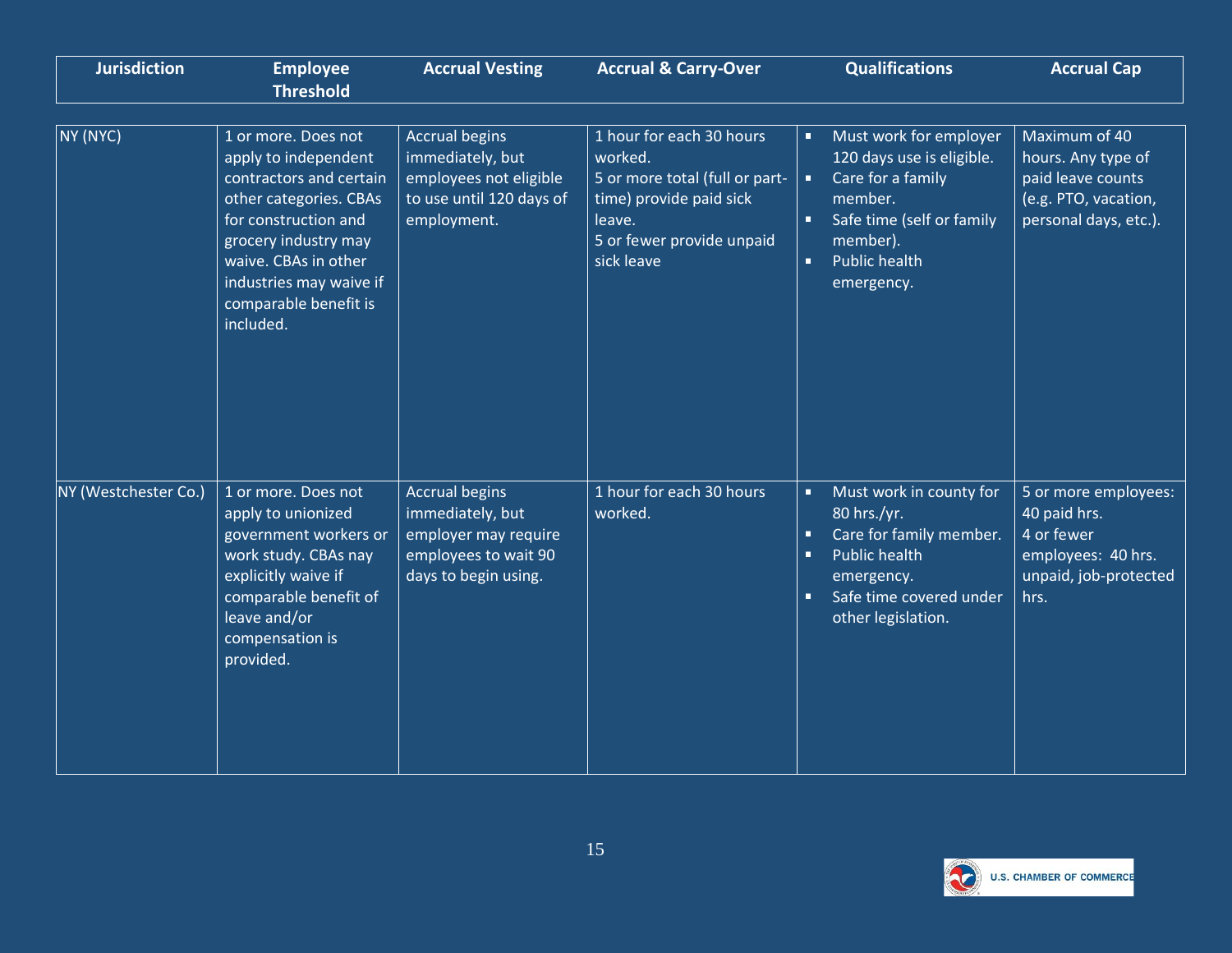| <b>Jurisdiction</b> | <b>Employee</b><br><b>Threshold</b>                                                 | <b>Accrual Vesting</b>                                                                                        | <b>Accrual &amp; Carry-Over</b>                                                                                                                                                                                                                    | <b>Qualifications</b>                                                                                                                | <b>Accrual Cap</b>                                                                                                                                                                                           |
|---------------------|-------------------------------------------------------------------------------------|---------------------------------------------------------------------------------------------------------------|----------------------------------------------------------------------------------------------------------------------------------------------------------------------------------------------------------------------------------------------------|--------------------------------------------------------------------------------------------------------------------------------------|--------------------------------------------------------------------------------------------------------------------------------------------------------------------------------------------------------------|
| OR (State)          | 1 or more.<br>Independent<br>contractors and certain<br>other categories<br>exempt. | <b>Accrual begins</b><br>immediately, but<br>employees not eligible<br>to use until 90 days of<br>employment. | 1 hour for every 30 hours<br>worked (paid), 1 and 1/3<br>hrs. for every 40 hrs.<br>worked (unpaid).<br>Can carry over 40 hrs.<br>Home care policy:<br>If care is paid at all through<br>gov't program 40 paid<br>leave hrs. required.              | Care for family member.<br>п<br>Safe time (self or<br>п<br>dependent child).<br><b>Public health</b><br>$\blacksquare$<br>emergency. | 10 or more<br>employees: 40 paid<br>hrs.<br>9 or fewer<br>employees: 40<br>unpaid, job-protected<br>hrs.<br>Special policy for<br>Portland:<br>Employers w/ 6 or<br>more employees in<br>state: 40 paid hrs. |
| PA (Philadelphia)   | 1 or more. Several<br>categories exempted.                                          | <b>Accrual begins</b><br>immediately, but<br>employees not eligible<br>to use until 90 days of<br>employment. | 1 hour for every 40 hours<br>worked.<br>Can carry over, but<br>employers may cap use at<br>40 hrs./yr.<br>Carry over not required if<br>employer provides 40 hrs.<br>at beginning of the year.                                                     | Must work in city at<br>п<br>least 40 hrs./yr.<br>Care for family member.<br>п<br>Safe time (self or family<br>member).              | 10 or more<br>employees: 40 paid<br>hrs.; 9 or fewer<br>employees: 40<br>unpaid, job-protected<br>hrs.<br>Certain chain<br>employers must<br>provide 40 paid hrs.                                            |
| PA (Pittsburgh)     | 1 or more, except for<br>employers in<br>construction industry<br>with CBA.         | <b>Accrual begins</b><br>immediately, but<br>employee not eligible to<br>use until 90 days of<br>employment.  | 1 hour for every 35 hours<br>worked.<br>Can carry over, but<br>employer may cap use: at<br>legal limit for accrual (i.e.,<br>40 or 24 hrs.)<br>Carry over not required if<br>employer provides legal<br>limit for accrual on first day<br>of year. | Must work in city.<br>$\blacksquare$<br>Care to family member.<br><b>Public health</b><br>$\blacksquare$<br>emergency.               | 15 or more<br>employees: 40 hrs.<br>14 or fewer<br>employees: 24 hrs.                                                                                                                                        |

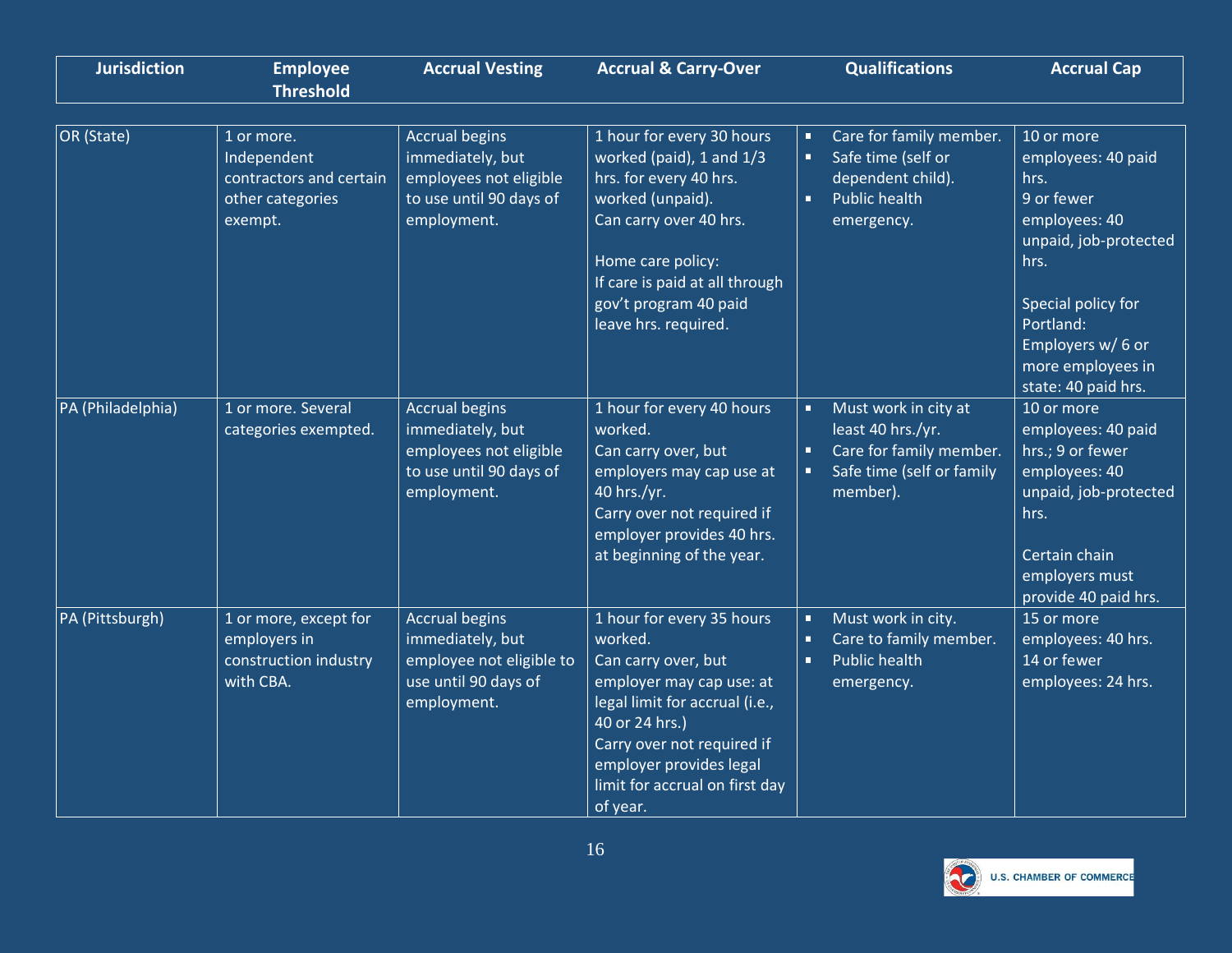| <b>Jurisdiction</b>                                                | <b>Employee</b><br><b>Threshold</b>                                                                                                                                          | <b>Accrual Vesting</b>                                                                                                                                                                                                         | <b>Accrual &amp; Carry-Over</b>                                                                                                                                                                                                                                                   | <b>Qualifications</b>                                                                                                        | <b>Accrual Cap</b>                                                                                        |
|--------------------------------------------------------------------|------------------------------------------------------------------------------------------------------------------------------------------------------------------------------|--------------------------------------------------------------------------------------------------------------------------------------------------------------------------------------------------------------------------------|-----------------------------------------------------------------------------------------------------------------------------------------------------------------------------------------------------------------------------------------------------------------------------------|------------------------------------------------------------------------------------------------------------------------------|-----------------------------------------------------------------------------------------------------------|
| RI (State)                                                         | 1 or more.                                                                                                                                                                   | <b>Accrual begins</b><br>immediately, but<br>employee not eligible to<br>use until 90 days of<br>employment, 150 days<br>for seasonal employees,<br>and (180 days for<br>temporary employees.                                  | 1 hour for every 35 hours<br>worked.<br>Can carry over paid leave,<br>but employer may cap use<br>at 40 hrs.<br>Carry over not required if<br>employer pays for unused<br>earned leave at the end of<br>year and provides full legal<br>minimum at the beginning<br>of next year. | Care for family member.<br>п<br>Safe time (self or family<br>٠<br>member).<br><b>Public health</b><br>n,<br>emergency.       | 18 or more<br>employees: 40 paid<br>hrs.<br>17 or fewer<br>employees: 40<br>unpaid, job-protected<br>hrs. |
| $TX$ (Austin) $-$<br>Ordinance<br>suspended due to<br>court ruling | 1 or more in private<br>sector. CBA may<br>explicitly waive.<br>Public sector covered<br>by separate resolution.<br>Independent<br>contractors and unpaid<br>interns exempt. | <b>Accrual begins</b><br>immediately, but<br>employers may require<br>employees to wait 60<br>days to begin using                                                                                                              | 1 hour per 30 hours<br>worked.<br>Can carry over up to<br>amount of yearly cap (64 or<br>48 hours).<br>Carry over not required if<br>employer makes full<br>amount of leave available<br>for use at beginning of<br>year.                                                         | Must work in city 80<br>п<br>hrs./yr.<br>Care for family member.<br>Safe time (self or family<br>member).                    | 16 or more<br>employees: 64 hrs.<br>15 or fewer<br>employees: 48 hrs.                                     |
| $TX$ (Dallas) $-$<br>Ordinance<br>suspended due to<br>court ruling | 1 or more, including<br>those hired through<br>staffing agency.<br>Independent<br>contractors, unpaid<br>interns, and gov't.<br>employees exempt.                            | 5 or more employees:<br>accrual begins<br>immediately.<br>Under 5 employees:<br>begins immediately as of<br>$8/1/21$ .<br>Employers may require<br>employee to wait 60<br>days to use if employee<br>is hired for min. 1 year. | 1 hour for every 30 hours<br>worked.<br>Can carry over up to<br>amount of yearly cap (64 or<br>48 hours).<br>Carry over not required if<br>employer makes full<br>amount of leave available<br>for use at beginning of<br>year.                                                   | Must work in city at<br>٠<br>least 80 hrs./yr.<br>Ξ<br>Care for a family<br>member.<br>Safe time (self or family<br>member). | 16 or more<br>employees: 64 hrs.<br>15 or fewer<br>employees: 48 hrs.                                     |

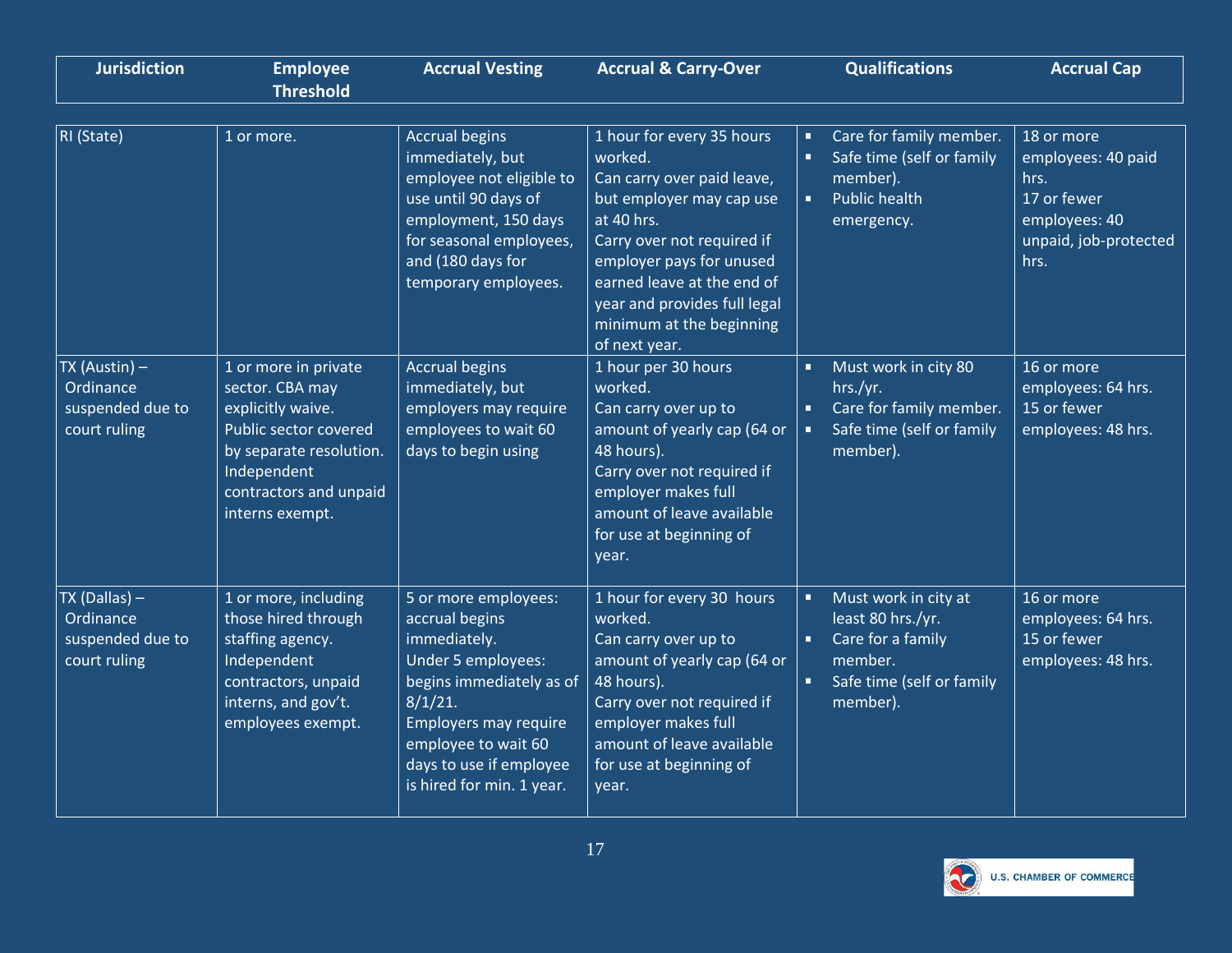| <b>Jurisdiction</b>                                                 | <b>Employee</b><br><b>Threshold</b>                                                                                              | <b>Accrual Vesting</b>                                                                                | <b>Accrual &amp; Carry-Over</b>                                                                                                                                                                    | <b>Qualifications</b>                                                                                                                                                                                                            | <b>Accrual Cap</b>                                                    |
|---------------------------------------------------------------------|----------------------------------------------------------------------------------------------------------------------------------|-------------------------------------------------------------------------------------------------------|----------------------------------------------------------------------------------------------------------------------------------------------------------------------------------------------------|----------------------------------------------------------------------------------------------------------------------------------------------------------------------------------------------------------------------------------|-----------------------------------------------------------------------|
| TX (San Antonio) -<br>Ordinance<br>suspended due to<br>court ruling | 1 or more in private<br>sector. CBA-covered<br>employers,<br>independent<br>contractors, unpaid<br>interns, and gov't<br>exempt. | <b>Accrual begins</b><br>immediately, but<br>employer may require<br>90 days of employment<br>to use. | 1 hour per 30 hours<br>worked.<br>Can carry over 56 hrs.<br>Not required if employer<br>makes full amount of leave<br>available for use at<br>beginning of year.                                   | Must work in city 80<br>п<br>hours in a year.<br>Care for a family<br>$\blacksquare$<br>member.<br>Safe time (self or family<br>$\blacksquare$<br>member).                                                                       | 16 or more<br>employees: 64 hrs.<br>15 or fewer<br>employees: 48 hrs. |
| VT                                                                  | 1 or more. Several<br>categories exempted,<br>including minors, and<br>short term (20 wks.)<br>jobs.                             | <b>Accrual begins</b><br>immediately, but<br>employers may require<br>1 yr. of employment to<br>use.  | 1 hour for every 52 hours<br>worked.<br>Can carry over, but<br>employers may cap use at<br>40 hrs.<br>Carry over not required if<br>employer pays for unused<br>earned leave at the end of<br>year | Must work in state an<br>×.<br>average of at least 18<br>weeks/yr.<br>Care for a family<br>member.<br>Safe time (self or family<br>$\blacksquare$<br>member).<br>Public health or safety<br>ú,<br>emergency                      | 40 hrs.<br>New businesses have<br>1 yr. grace period.                 |
| <b>WA</b>                                                           | 1 or more, unless<br>exempt from state<br>minimum wage statute.                                                                  | <b>Accrual begins</b><br>immediately, but<br>employees may not use<br>until 90 days of<br>employment. | 1 hour for every 40 hours<br>worked.<br>Can carry over, but<br>employer may cap at 40<br>hrs.                                                                                                      | Care for a family<br>$\blacksquare$<br>member.<br>Safe time (self, extended<br>$\blacksquare$<br>family members,<br>significant others).<br>Public health emergency<br>$\blacksquare$<br>or other closure for<br>health reasons. | No cap to earn or use,<br>but employer may<br>cap use at 40 hrs./yr.  |